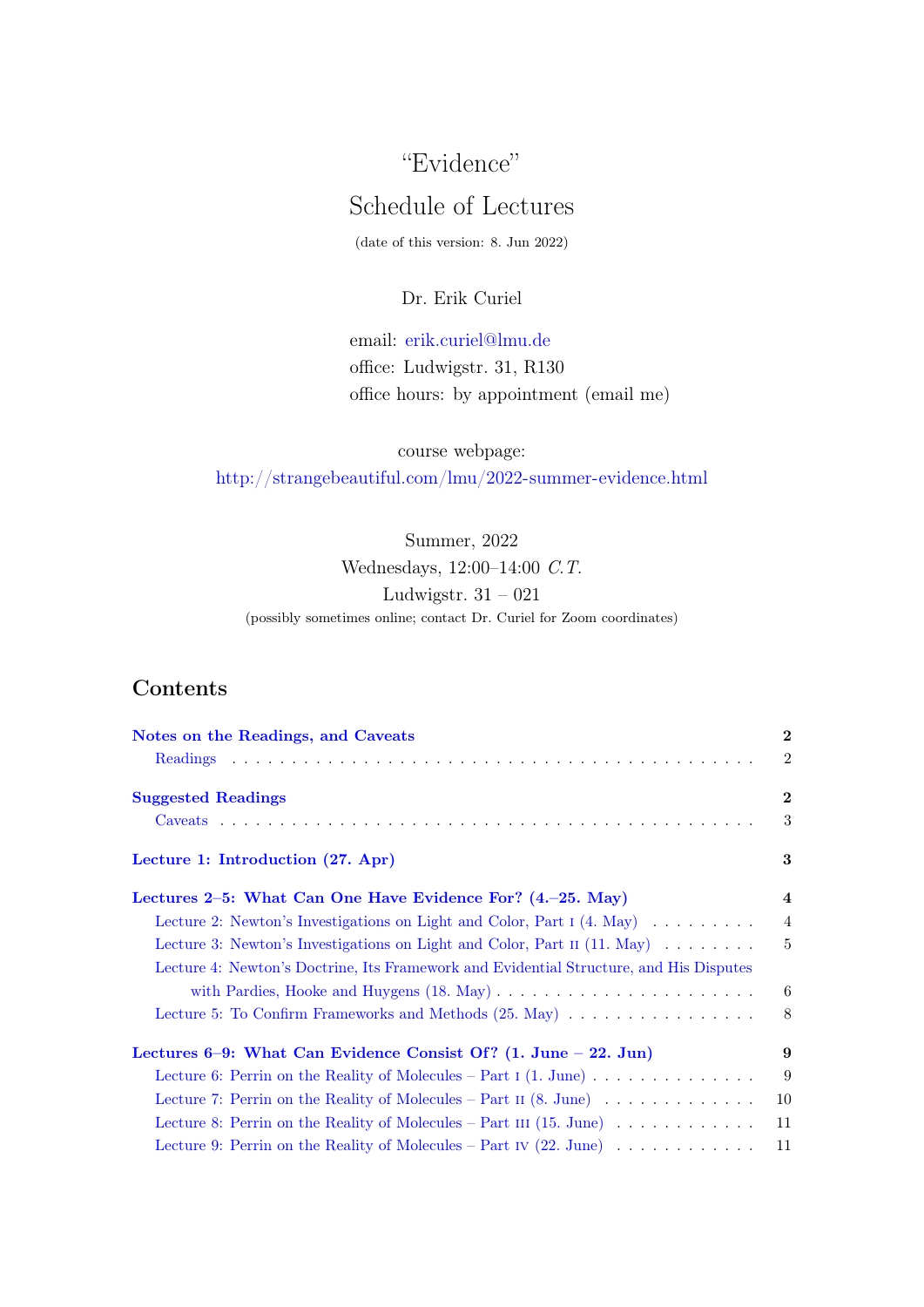| Lecture 10: The Evidential Complexities of Modern Big Science (29. Jun)                              | 12 |
|------------------------------------------------------------------------------------------------------|----|
| Lectures 11–13: How Does Something Act As Evidence? (6.–20. Jul)                                     | 12 |
|                                                                                                      | 12 |
|                                                                                                      | 13 |
|                                                                                                      | 13 |
| Lecture 14: Bringing It All Back Home - A Guess at the Riddle and Valediction<br>$(27. \text{ Jul})$ | 14 |
| <b>REGISTRATION FOR TERM PAPERS: 4.-15. JUL</b>                                                      | 14 |
| <b>FINAL PAPER DUE: 30. SEP</b>                                                                      | 14 |
| FINAL COURSE GRADES SUBMITTED: 21, OCT                                                               | 14 |
| <b>Bibliography</b>                                                                                  | 14 |

## Notes on the Readings, and Caveats

#### Readings

<span id="page-1-0"></span>When there are more than one required readings, they are to be read in the order in which they appear in the list.

The only book I suggest you purchase (if you like having physical copies of important books) is:

Smith and Seth [\(2020\)](#page-23-0), Brownian Motion and Molecular Reality

It's expensive. If you have the money to blow, however, it will be worth it. It is a *tour de force* of a historic-philosophical investigation of how science really works.

Some of the required and suggested readings are available online at the course's webpage, though they may not be listed as such in this document's bibliography:

<http://strangebeautiful.com/lmu/2022-summer-evidence.html>

Many of the required and suggested readings are available in the course's shared Dropbox folder. Contact Dr. Curiel to get access to it.

Journal articles that are available through LMU's online library system do not appear in either place. Many of the books are available through LMU's electronic resources, especially those made available to us during the coronavirus pandemic, such as [ProQuest Ebook Central.](https://ebookcentral.proquest.com/lib/ub-lmu/browseSubject.action) As many of these latter won't be available for long, make sure to try to find all the relevant readings on them sooner rather than later. Some of the books are also available on the [Internet Archive.](https://archive.org/)

## <span id="page-1-1"></span>Suggested Readings

I neither expect nor request that you try to read all or indeed any of the suggested reading. I give extensive lists for each lecture only so you can delve more deeply into particular facets of the topic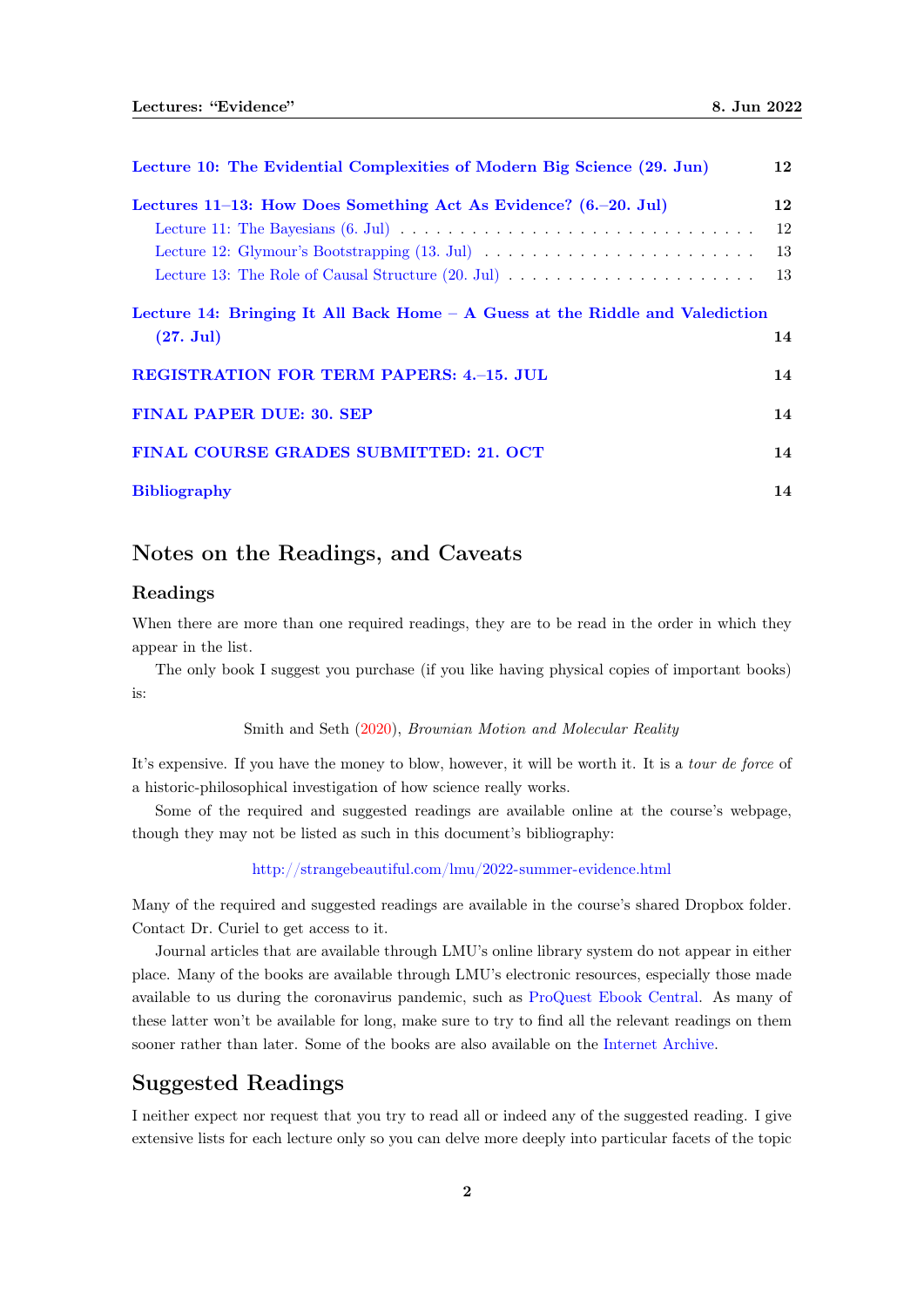or topics closely related if you are both interested and fired up. For most lectures, I divide the suggested readings into those that reflect my own sympathies and those that reflect the sympathies of others. That does not mean I agree with all the claims, arguments or conclusions of those in the former list, or disagree with all those in the latter. It has more to do with temperament, style and attitude, although, to be sure, something to do with conclusions as well.<sup>[1](#page-2-1)</sup>

For a few lectures, I list prohibited reading. Sometimes, censorship is the answer. These are works that I find so intellectually scurrilous, abusive or dishonest that good conscience requires me to try to attempt to dissuade students from reading them. If they are to be read at all, they ought to be read only *after* one has already mastered the subject to a degree that will allow one to make one's own informed decision on whether one agrees with my assessment.

#### Caveats

<span id="page-2-0"></span>I will be making changes to this document from time to time, as I decide to change some required reading, find new suggested reading I think is good, change the schedule of lectures to reflect the facts on the ground, etc. Please check it on the course's webpage periodically, as that will always be the most up-to-date version.

### Lecture 1: Introduction (27. Apr)

What is evidence? I'm not sure. Some potential answers will be displayed and examined.

#### Required Reading

1. Curiel [\(2011\)](#page-15-0), "Notes on Learning Philosophy"

#### Suggested Reading

- 1. Achinstein [\(2001\)](#page-14-0), The Book of Evidence: chs. 1–4
- 2. Achinstein [\(2010\)](#page-14-1), "Concepts of Evidence"
- 3. Carnap [\(1962\)](#page-14-2), Logical Foundations of Probability: ch. ii
- 4. Dretske [\(1981\)](#page-16-0), Knowledge and the Flow of Information
- 5. Earman [\(1992\)](#page-16-1), Bayes or Bust? : chs. 1–3
- 6. Goodman [\(1983\)](#page-17-0), Fact, Fiction and Forecast: chs. iii–iv
- 7. Hempel [\(1965b\)](#page-17-1), "Studies in the Logic of Confirmation"
- 8. Hempel [\(1965c\)](#page-17-2), "Postscript (1964) on Confirmation"
- 9. Hempel [\(1966\)](#page-17-3), Philosophy of Natural Science
- 10. Fisher [\(1955\)](#page-16-2), "Statistical Methods and Scientific Induction"
- 11. Haack [\(2007\)](#page-17-4), Defending Science within Reason
- 12. Levi [\(1980\)](#page-19-0), The Enterprise of Knowledge
- 13. Levi [\(1991\)](#page-19-1), The Fixation of Belief and Its Undoing
- 14. Longino [\(1990\)](#page-19-2), Science as Social Knowledge, chs. 2–5
- 15. Mayo [\(1996\)](#page-20-0), Error and the Growth of Experimental Knowledge
- 16. Neyman [\(1956\)](#page-21-0), "Note on an Article by Sir Ronald Fisher"
- <span id="page-2-1"></span>17. Pearson [\(1955\)](#page-21-1), "Statistical Concepts in Their Relation to Reality"

<sup>1. &</sup>quot;Brotherhood of men comes not from community of thought but consanguinity of mind." – Proust, Within a Budding Grove.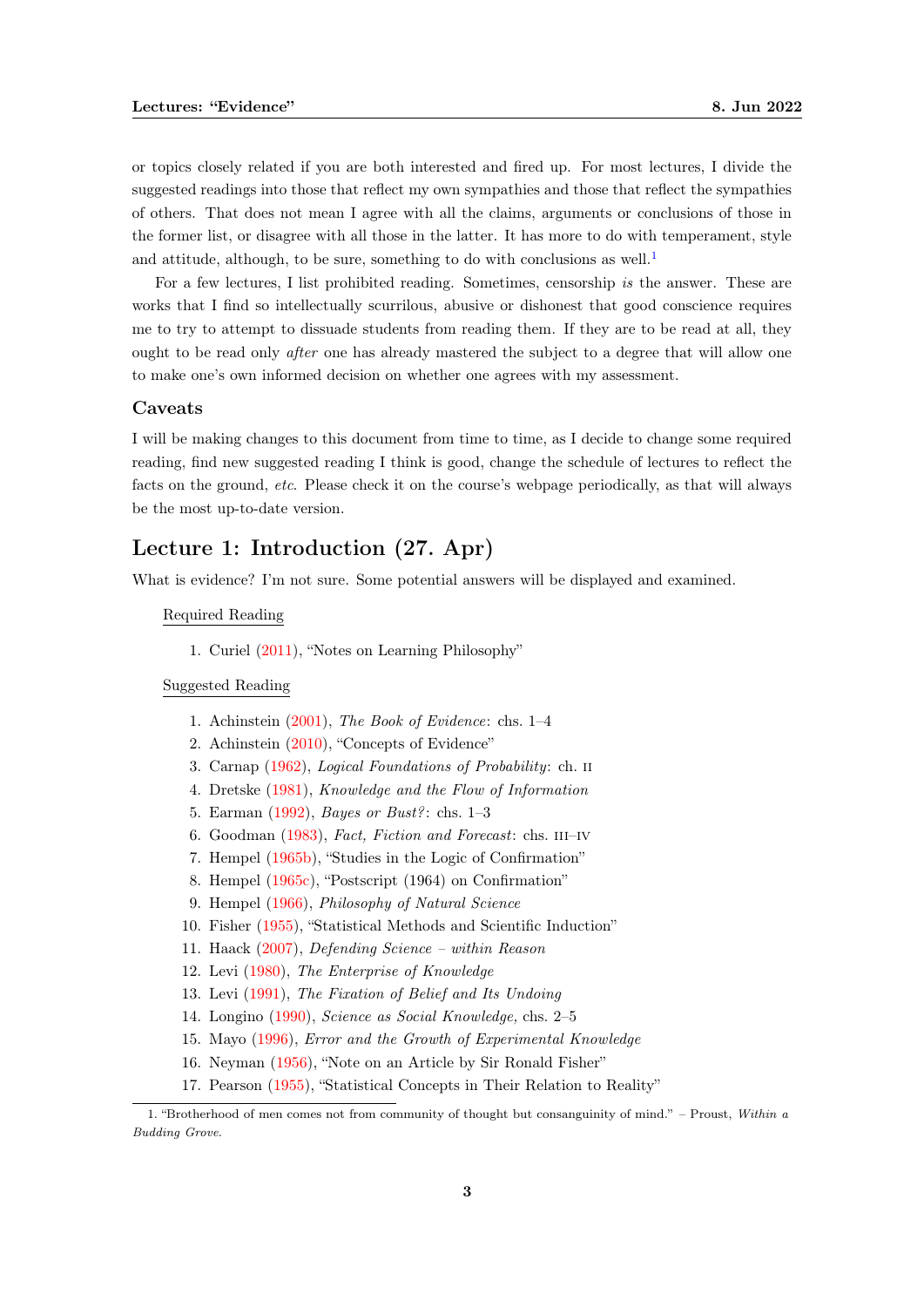- 18. Peirce [\(1877\)](#page-21-2), "The Fixation of Belief"
- 19. Peirce [\(1878b\)](#page-21-3), "How to Make Our Ideas Clear"
- 20. Peirce [\(1878c\)](#page-21-4), "The Doctrine of Chances"
- 21. Peirce [\(1878d\)](#page-22-0), "The Probability of Induction"
- 22. Peirce [\(1878a\)](#page-21-5), "Deduction, Induction, and Hypothesis"
- 23. Peirce [\(1903\)](#page-22-1), "The Nature of Meaning"
- 24. Peirce [\(1905\)](#page-22-2), "What Pragmatism Is"
- 25. Popper [\(1959\)](#page-22-3), The Logic of Scientific Discovery: chs. 4–6, 10
- 26. Quine [\(1969a\)](#page-22-4), "Epistemology Naturalized"
- 27. Roush [\(2006\)](#page-22-5), Tracking Truth
- <span id="page-3-0"></span>28. Williamson [\(2000\)](#page-24-0), Knowledge and Its Limits: ch. 9
- 29. Wilson [\(1952\)](#page-25-0), An Introduction to Scientific Research

## Lectures 2–5: What Can One Have Evidence For? (4. May–8. June)

Well, seriously, what *can* one have evidence for?

#### <span id="page-3-1"></span>Lecture 2: Newton's Investigations on Light and Color, Part i (4. May)

#### Required Reading

- 1. Newton [\(1672b\)](#page-20-1), "Letter of February 6, 1671/72, to Henry Oldenburg, Secretary of the Royal Society, Outlining Newton's Researches on Light and Color": pp. 47–52
- 2. Curiel [\(2018\)](#page-15-1), "Glossary for Newton's Studies on Light and Color"

#### Prohibited Reading<sup>[2](#page-3-2)</sup>

1. Kuhn [\(1958\)](#page-18-0), "Newton's Optical Papers"

Suggested Reading: Historical Background

- 1. Darrigol [\(2012\)](#page-15-2), A History of Optics from Greek Antiquity to the Nineteenth Century: chs. 2–3
- 2. Park [\(1999\)](#page-21-6), The Fire Within the Eye: chs. 5–7
- 3. Sabra [\(1967\)](#page-22-6), Theories of Light from Descartes to Newton

- 1. Bogen and Woodward [\(1988\)](#page-14-3), "Saving the Phenomena"
- 2. Carnap [\(1962\)](#page-14-2), Logical Foundations of Probability: ch. ii
- 3. Duhem [\(1954\)](#page-16-3), The Aim and Structure of Physical Theory: Part i, chs. ii–iii; Part ii, chs. I–II, IV, VI–VII
- 4. Franklin [\(1981\)](#page-16-4), "What Makes a 'Good' Experiment?"
- 5. Franklin [\(1986\)](#page-16-5), The Neglect of Experiment: ch. 4
- 6. Hacking [\(1983\)](#page-17-5), Representing and Intervening: chs. 9–11, 14

<span id="page-3-2"></span><sup>2.</sup> See the introductory section ["Suggested Readings"](#page-1-1) above.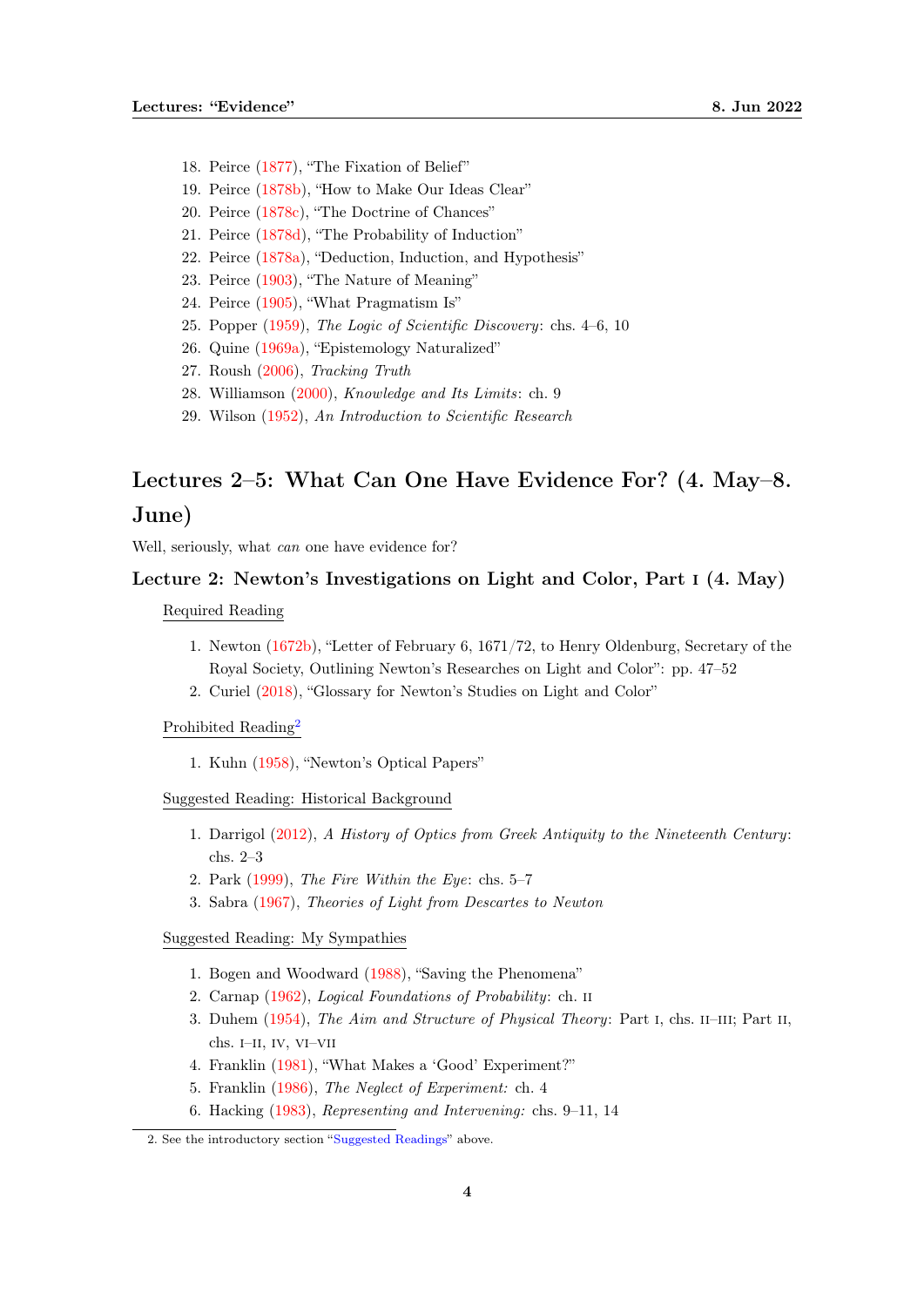- 7. Isaac [\(2019\)](#page-18-1), "Epistemic Loops and Measurement Realism"
- 8. Longino [\(1990\)](#page-19-2), Science as Social Knowledge, chs. 2–5
- 9. Suppes [\(1969\)](#page-24-1), "Models of Data"
- 10. Woodward [\(2011\)](#page-25-1), "Data and Phenomena: A Restatement and Defense"

- 1. Chang [\(2008\)](#page-15-3), Inventing Temperature: chs. 1–3
- 2. Chang  $(2012)$ , *Is Water H*<sub>2</sub>*O*?: ch. 4
- 3. Chang and Cartwright [\(2013\)](#page-15-5), "Measurement"
- 4. Collins [\(1994\)](#page-15-6), "A Strong Confirmation of the Experimenter's Regress"
- 5. Kuhn [\(1959\)](#page-18-2), "The Essential Tension"
- 6. Kuhn [\(1996\)](#page-19-3), The Structure of Scientific Revolutions: chs. vi-viii
- 7. Leonelli [\(2009\)](#page-19-4), "On the Locality of Data and Claims about Phenomena"
- 8. Leonelli [\(2015\)](#page-19-5), "What Counts as Scientific Data? A Relational Framework"
- 9. Quine [\(1969a\)](#page-22-4), "Epistemology Naturalized"
- <span id="page-4-0"></span>10. Tal [\(2013\)](#page-24-2), "Old and New Problems in Philosophy of Measurement"
- 11. Tal [\(2016\)](#page-24-3), "How Does Measuring Generate Evidence?"

#### Lecture 3: Newton's Investigations on Light and Color, Part ii (18. May)

Required Reading

- 1. Newton [\(1726\)](#page-21-7), Philosophiæ Naturalis Principia Mathematica: Book III, "Rules of Reasoning in Philosophy"
- 2. Newton [\(1672b\)](#page-20-1), "Letter of February 6, 1671/72, to Henry Oldenburg, Secretary of the Royal Society, Outlining Newton's Researches on Light and Color": pp. 53–59
- 3. Newton [\(1672c\)](#page-20-2), "Letter to Henry Oldenburg, Secretary of the Royal Society, Containing Newton's Response (in Latin) to Pardies' Second Criticism of Newton's Doctrine of Light": the diagram on p. 101
- 4. Curiel [\(2018\)](#page-15-1), "Glossary for Newton's Studies on Light and Color"

#### Prohibited Reading

1. Kuhn [\(1958\)](#page-18-0), "Newton's Optical Papers"

#### Suggested Reading: Newton's More Developed Account of Light and Color

1. Newton [\(1730\)](#page-21-8), Opticks: Or, A Treatise of the Reflections, Refractions, Inflections and Colours of Light: Book i, Part i, "Definitions"; Book i, Part i, "Axioms"; Book i, Part i, Propositions i–vii; Book i, Part ii, Propositions i–xi; Book iii, Part i, Queries 27–31

- 1. Carnap [\(1956\)](#page-14-4), "Empiricism, Semantics and Ontology"
- 2. Curiel [\(2017a\)](#page-15-7), "Kinematics, Dynamics, and the Structure of Physical Theory"
- 3. Curiel [\(2017b\)](#page-15-8), "On Newton's Third Rule of Reasoning in Philosophy, 'the Universal Qualities of All Bodies Whatsoever', and the Taxonomy of Physical Systems"
- 4. Dingler [\(1928\)](#page-16-6), Das Experiment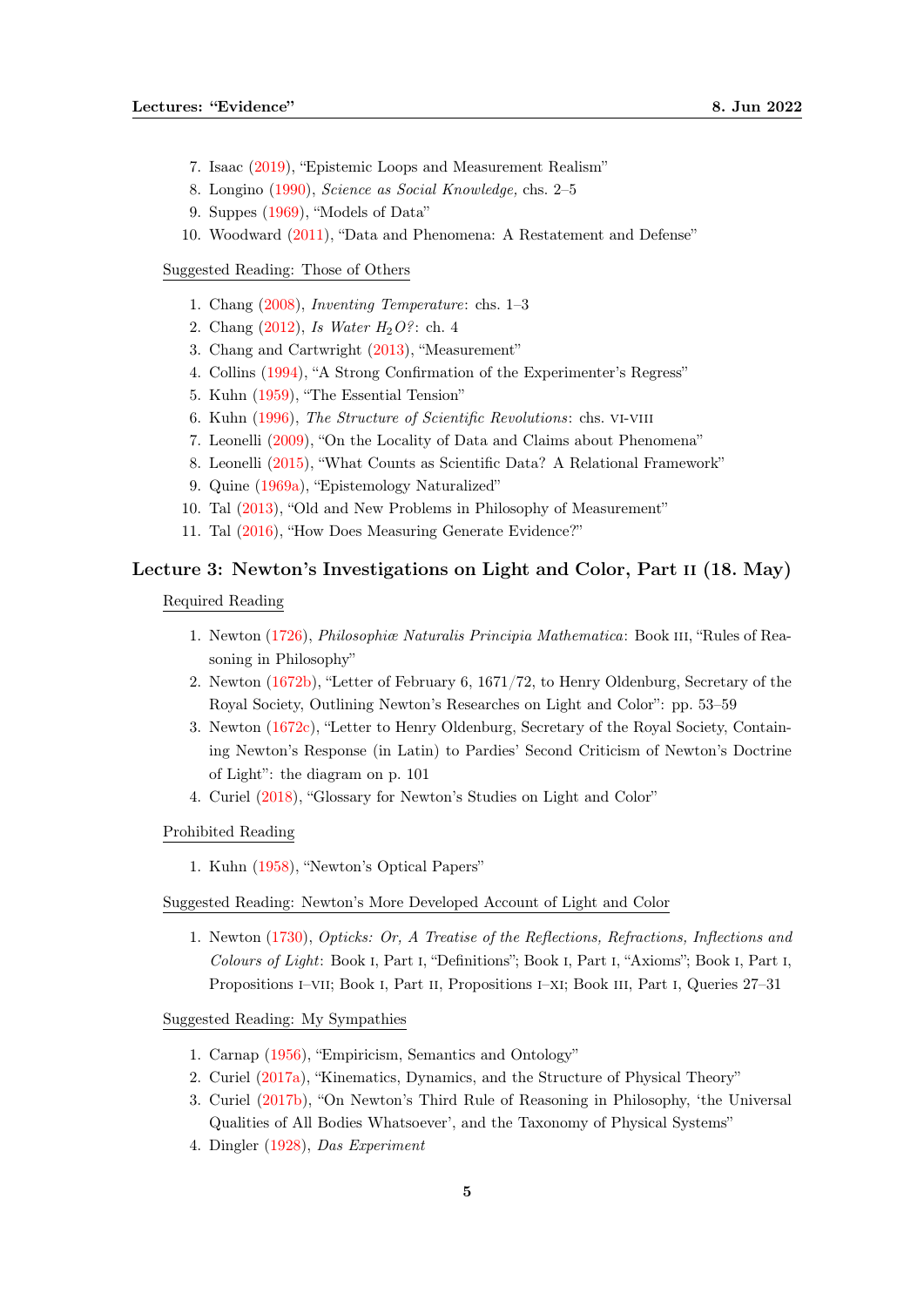- 5. Franklin [\(1986\)](#page-16-5), The Neglect of Experiment: ch. 5–6
- 6. Hacking [\(1983\)](#page-17-5), Representing and Intervening: chs. 12–13, 15
- 7. Locke [\(1931\)](#page-19-6), An Essay Concerning the Understanding, Knowledge, Opinion, and Assent: §§61, 94[3](#page-5-1)
- 8. Locke [\(1979\)](#page-19-7), An Essay Concerning Human Understanding: Bk. II, ch. VIII<sup>[4](#page-5-2)</sup>
- 9. Quine [\(1969b\)](#page-22-7), "Natural Kinds"<sup>[5](#page-5-3)</sup>
- 10. Stein [\(2004b\)](#page-23-1), "The Enterprise of Understanding and the Enterprise of Knowledge—For Isaac Levi's Seventieth Birthday"
- 11. Stein [\(unpublished\[d\]\)](#page-24-4), "On Metaphysics and Method in Newton"
- 12. Stein [\(unpublished\[e\]\)](#page-24-5), "Further Considerations on Newton's Method"
- 13. Suppes [\(1974\)](#page-24-6), "The Structure of Theories and the Analysis of Data"

- 1. Beebee and Sabbarton-Leary [\(2012\)](#page-14-5), The Semantics and Metaphysics of Natural Kinds: chs. 1–3, 6–7, 9–11
- 2. Chakravartty [\(2007\)](#page-15-9), A Metaphysics for Scientific Realism
- 3. Chang [\(2008\)](#page-15-3), Inventing Temperature: chs. 4–5
- 4. Dasgupta [\(2013\)](#page-16-7), "Absolutism vs Comparativism about Quantity"
- 5. van Fraassen [\(2008\)](#page-16-8), Scientific Representation: chs. 4–7
- 6. van Fraassen [\(2012\)](#page-16-9), "Modeling and Measurement: The Criterion of Empirical Grounding"
- 7. Khalidi [\(2013\)](#page-18-3), Natural Categories and Human Kinds
- 8. Kuhn [\(1996\)](#page-19-3), The Structure of Scientific Revolutions: chs. IX-XIII,
- 9. LaPorte [\(2003\)](#page-19-8), Natural Kinds and Conceptual Change
- 10. Lewis [\(1970\)](#page-19-9), "How to Define Theoretical Terms"
- 11. Schaffer [\(1989\)](#page-22-8), "Glass Works: Newton's Prisms and the Uses of Experiment"
- 12. Tal [\(2017\)](#page-24-7), "A Model-Based Epistemology of Measurement"
- <span id="page-5-0"></span>13. Tal [\(2019\)](#page-24-8), "Individuating Quantities"
- 14. Wolff [\(2020\)](#page-25-2), The Metaphysics of Quantities: chs. 2–5

## Lecture 4: Newton's Doctrine, Its Framework and Evidential Structure, and His Disputes with Pardies, Hooke and Huygens (25. May)

N.b.: READ THEM IN THE ORDER GIVEN HERE. In particular PLEASE NOTE that the correspondence between Huygens and Newton was published in the wrong order, both in the original in the Transactions and in their reprinting in Cohen [\(1958\)](#page-15-10). (The screw-up is explained in Stein unpublished $(c)$ , footnote 13, p. 7.) Please make sure you read Huygens' and Newton's letters in the order given here, checking the pages given in the bibliography for where those letters appear in Cohen [\(1958\)](#page-15-10). Do NOT read them in the order they appear in Cohen [\(1958\)](#page-15-10).

<span id="page-5-1"></span><sup>3.</sup> See Stein [\(2004b\)](#page-23-1) for a marvellous discussion of Locke's account of primary and secondary qualities, especially with regard to how well that account conforms (and does not) with Newton's doctrine of light and color.

<span id="page-5-2"></span><sup>4.</sup> See Stein [\(2004b\)](#page-23-1) for a marvellous discussion of Locke's account of primary and secondary qualities, especially with regard to how well that account conforms (and does not) with Newton's doctrine of light and color.

<span id="page-5-3"></span><sup>5.</sup> For those who know me: don't drop dead of shock at my claim of sympathy with Quine. Not everything the dude said was total crap.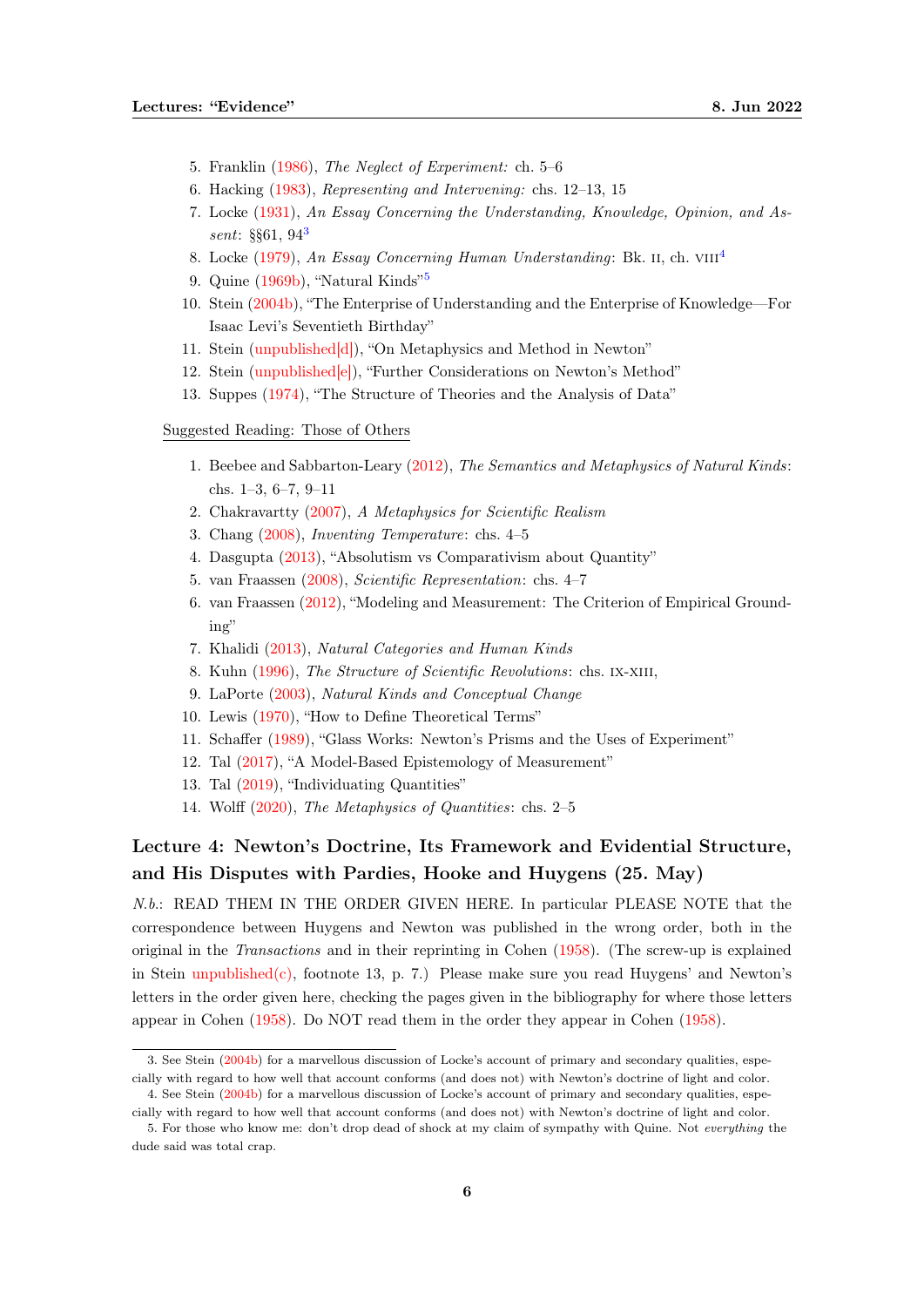#### Required Reading

- 1. Pardies [\(1672a\)](#page-21-9), "Letter of April 9, 1672, to Henry Oldenburg, Secretary of the Royal Society, Containing Pardies' First Response to Newton's Investigations on Light"
- 2. Newton [\(1672a\)](#page-20-3), "Letter of April 13, 1672, to Henry Oldenburg, Secretary of the Royal Society, Containing Newton's Response to Pardies' First Criticism of Newton's Doctrine of Light"
- 3. Pardies [\(1672b\)](#page-21-10), "Letter of May 21, 1672, to Henry Oldenburg, Secretary of the Royal Society, Containing Pardies' Second Response to Newton's Investigations on Light"
- 4. Newton [\(1672e\)](#page-20-4), "Letter to Henry Oldenburg, Secretary of the Royal Society, Containing Newton's Response to Pardies' Second Criticism of Newton's Doctrine of Light"
- 5. Hooke [\(1672\)](#page-18-4), "Letter to Henry Oldenburg, Secretary of the Royal Society, Containing Hooke's Response to Newton's Investigations on Light"
- 6. Newton [\(1672d\)](#page-20-5), "Letter to Henry Oldenburg, Secretary of the Royal Society, Containing Newton's Response to Hooke's Criticism of Newton's Doctrine of Light"
- 7. Huygens [\(1673a\)](#page-18-5), "Letter to Henry Oldenburg, Secretary of the Royal Society, Containing Huygens' First Response to Newton's Investigations on Light"
- 8. Newton [\(1673a\)](#page-20-6), "Letter of April 3, 1673, to Henry Oldenburg, Secretary of the Royal Society, Containing Newton's Response to Huygens' First Criticism of Newton's Doctrine of Light"
- 9. Huygens [\(1673b\)](#page-18-6), "Letter to Henry Oldenburg, Secretary of the Royal Society, Containing Huygens' Second Response to Newton's Investigations on Light"
- 10. Newton [\(1673b\)](#page-20-7), "Letter to Henry Oldenburg, Secretary of the Royal Society, Containing Newton's Response to Huygens' Second Criticism of Newton's Doctrine of Light"

#### Suggested Reading: More Historical and Scientific Material

- 1. Huygens [\(1690\)](#page-18-7), Treatise on Light: "Preface"
- 2. Newton [\(1959\)](#page-21-11), The Correspondence of Isaac Newton: the passage in Item 40 ("Newton to Oldenburg, 6 February 1671/2", pp. 92–102) starting on p. 96, marked by editorial endnote '(19)', Newton's remarks about mathematical theories and doctrines that Oldenburg elided from the letter as published in the Transactions (and as reprinted in Cohen [1958\)](#page-15-10); "NOTES" to Item 40, pp. 102-107
- 3. Newton [\(1959\)](#page-21-11), The Correspondence of Isaac Newton: "NOTES" to Items 44, 54–55, 61, 66–67, 76, 103
- 4. [\*\*\* letters of Linus and Lucas, and Newton's replies, in Cohen [\(1958\)](#page-15-10) \*\*\*]

Strongly Suggested Reading

- 1. Stein [\(unpublished\[d\]\)](#page-24-4), "On Metaphysics and Method in Newton": pp. 1–28 (to the end of the long quote from Newton)
- 2. Stein [\(unpublished\[e\]\)](#page-24-5), "Further Considerations on Newton's Method": pp. 1–20 (up to the paragraph beginning "The second passage. . . ")

#### Prohibited Reading

1. Kuhn [\(1958\)](#page-18-0), "Newton's Optical Papers"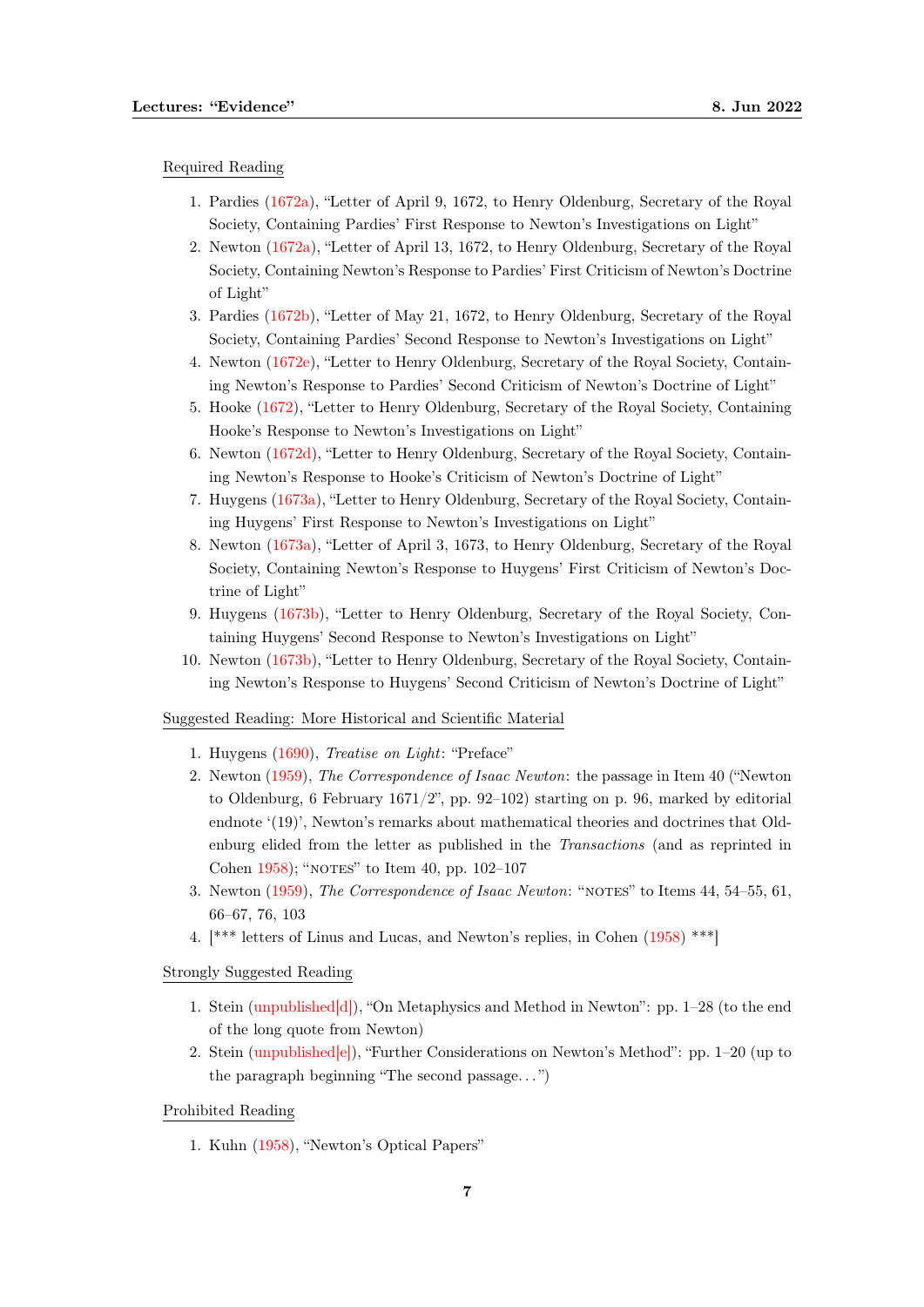#### Suggested Reading: My Sympathies

- 1. Curiel [\(2001\)](#page-15-11), "A Plea for Modesty: Against the Current Excesses in Quantum Gravity": §2
- 2. Domski [\(2012\)](#page-16-10), "Introduction: Newton and Newtonianism"
- 3. Harper and Smith [\(1995\)](#page-17-6), "Newton's New Way of Inquiry"
- 4. Stein [\(1993\)](#page-23-2), "On Philosophy and Natural Philosophy in the Seventeenth Century"
- 5. Stein [\(2004a\)](#page-23-3), "Newton's Metaphysics"
- 6. Stein [\(unpublished\[a\]\)](#page-23-4), "Nevvtonus ab quibusdam næibus vindicatus"
- 7. Stein [\(unpublished\[b\]\)](#page-23-5), "Newton: Philosophy of Inquiry and Metaphysics of Nature"
- 8. Stein [\(unpublished\[d\]\)](#page-24-4), "On Metaphysics and Method in Newton": pp. 28ff.
- 9. Stein [\(unpublished\[e\]\)](#page-24-5), "Further Considerations on Newton's Method": pp. 20ff. (starting from the paragraph beginning "The second passage. . . ")

#### Suggested Reading: Those of Others

- 1. Jalobeanu [\(2014\)](#page-18-8), "Constructing Natural Historical Facts: Baconian Methodology in Newton's First Paper on Light and Colors"
- 2. Kuhn [\(1976\)](#page-18-9), "Mathematical vs. Experimental Traditions in the Development of Physical Science"
- 3. Shapiro [\(1980\)](#page-22-9), "The Evolving Structure of Newton's Theory of White Light and Color"
- 4. Shapiro [\(1996\)](#page-23-6), "The Gradual Acceptance of Newton's Theory of Light and Color"
- 5. Shapiro [\(2004\)](#page-23-7), "Newton's Optics and Atomism"

#### <span id="page-7-0"></span>Lecture 5: To Confirm Frameworks and Methods (8. Jun)

#### Required Reading

1. Curiel [\(2021a\)](#page-15-12), "Framework Confirmation by Newtonian Abduction"

#### Suggested Reading: Technical Background

- 1. Newton [\(1999\)](#page-21-12), The Principia: Mathematical Principles of Natural Philosophy: Preface to First Edition, Introduction; "Definitions"'; "Axioms, or the Laws of Motion"; Book i, propositions  $1-4$ , 11,  $14-15$ ,  $45-46$ , and all corollaries and scholia; Book III, "Rules for the Study of Natural Philosophy", "Phenomena", propositions 1–14
- 2. Harper [\(1990\)](#page-17-7), "Newton's Classic Deductions from Phenomena"
- 3. Harper [\(1999\)](#page-17-8), "The First Six Propositions in Newton's Argument for Universal Gravity"
- 4. Harper [\(2011\)](#page-17-9), Isaac Newton's Scientific Method: Turning Data into Evidence about Gravity and Cosmology
- 5. Smith [\(2014\)](#page-23-8), "Closing the Loop: Testing Newtonian Gravity Then and Now"
- 6. Stein [\(1990\)](#page-23-9), " "From the Phænomena of Motions to the Forces of Nature": Hypothesis or Deduction?"

#### Suggested Reading: My Sympathies

1. Bokulich and Parker [\(2021\)](#page-14-6), "Data models, Representation and Adequacy-for-Purpose"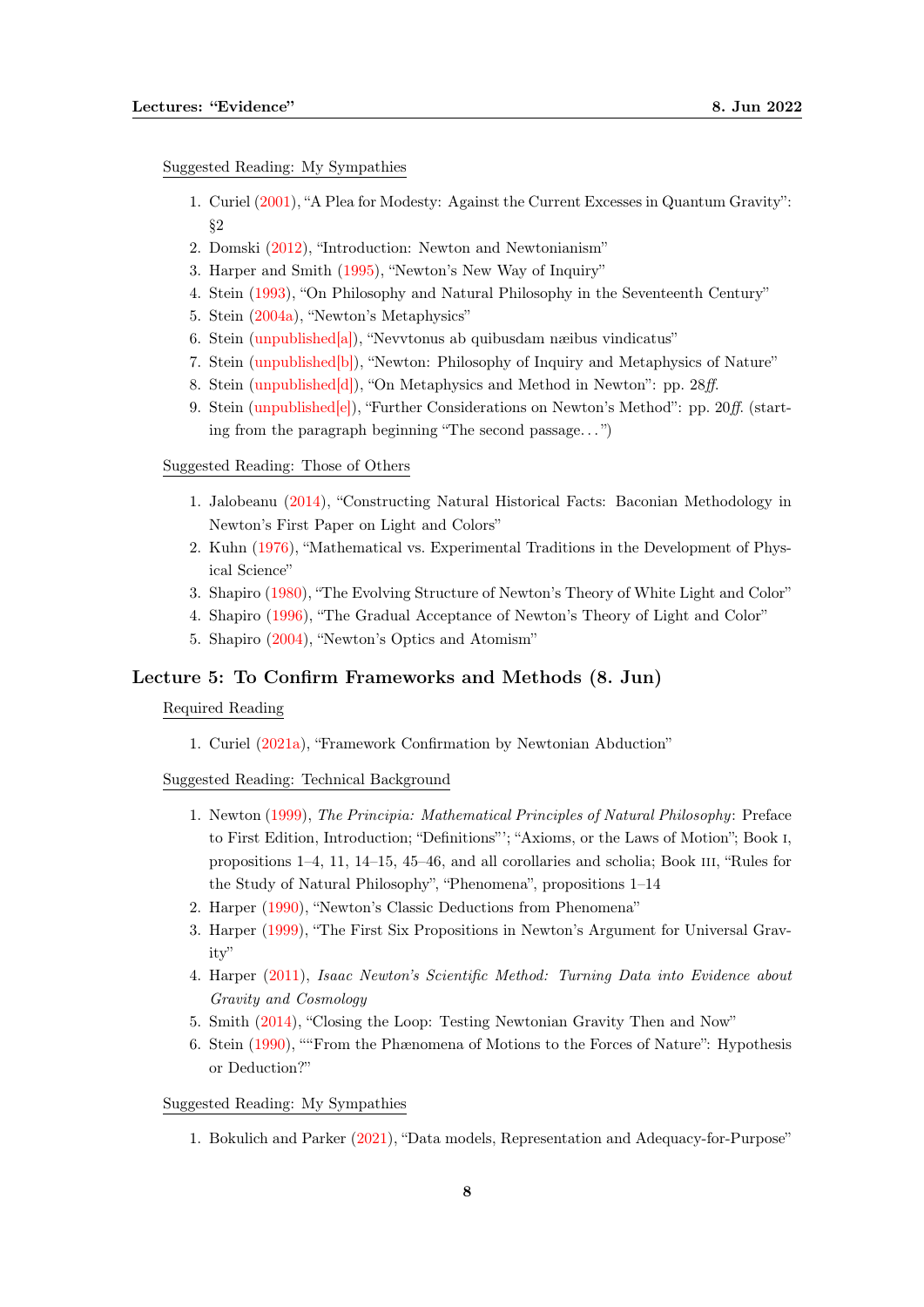- 2. Carnap [\(1956\)](#page-14-4), "Empiricism, Semantics and Ontology"
- 3. Curiel [\(2001\)](#page-15-11), "A Plea for Modesty: Against the Current Excesses in Quantum Gravity"
- 4. Friedman  $(2001)$ , The Dynamics of Reason: Part 1, chs. II–III; Part 2, chs. 1–2
- 5. Lakatos [\(1980\)](#page-19-10), "Falsification and the Methodology of Scientific Research Programmes"
- 6. Laudan [\(1977\)](#page-19-11), Progress and Its Problems: Towards a Theory of Scientific Growth
- 7. Norton [\(2005\)](#page-21-13), "A Little Survey on Induction"
- 8. Peirce [\(1878a\)](#page-21-5), "Deduction, Induction, and Hypothesis"
- 9. Peirce [\(1903\)](#page-22-1), "The Nature of Meaning"
- 10. Romeijn [\(2013\)](#page-22-10), "Abducted by Bayesians?"
- 11. Stein [\(1994\)](#page-23-10), "Some Reflections on the Structure of Our Knowledge in Physics"
- 12. Stein [\(1992\)](#page-23-11), "Was Carnap Entirely Wrong, After All?"

- 1. Earman and Salmon [\(1992\)](#page-16-11), "The Confirmation of Scientific Hypotheses"
- 2. Henderson et al. [\(2010\)](#page-18-10), "The Structure and Dynamics of Scientific Theories: A Hierarchical Bayesian Perspective"
- 3. Kuhn [\(1996\)](#page-19-3), The Structure of Scientific Revolutions: chs. ix-x
- 4. Lipton [\(2004\)](#page-19-12), Inference to the Best Explanation
- 5. Quine [\(1980\)](#page-22-11)
- 6. Quine [\(1951\)](#page-22-12), "On Carnap's Views on Ontology"
- <span id="page-8-0"></span>7. Quine [\(1969a\)](#page-22-4), "Epistemology Naturalized"
- 8. Stanford [\(2006\)](#page-23-12), Exceeding Our Grasp: Science, History, and the Problem of Unconceived Alternatives

## Lectures 6–9: What Can Evidence Consist Of? (15. Jun – 6. Jul)

Everything but the kitchen sink? The kitchen sink sometimes as well? Next to nothing? Nothing at all? Some (un)happy medium?

#### <span id="page-8-1"></span>Lecture 6: Perrin on the Reality of Molecules – Part i (15. June)

#### Required Reading

1. Smith and Seth [\(2020\)](#page-23-0), Brownian Motion and Molecular Reality: chs. 1–3

Suggested Reading: Scientific and Historical Background

- 1. Maxwell [\(1867\)](#page-20-8), "On the Dynamical Theory of Gases" [\*\*\* (fix bib entry) \*\*\*]
- 2. [\*\*\* Maxwell and Boltzmann papers \*\*\*]
- 3. [\*\*\* Einstein on Brownian motion \*\*\*]
- 4. [\*\*\* Ostwald's book \*\*\*]

- 1. another case-study—Maxwell's formulation of electromagnetism:
	- a. Maxwell [\(1864\)](#page-19-13), "A Dynamical Theory of the Electromagnetic Field"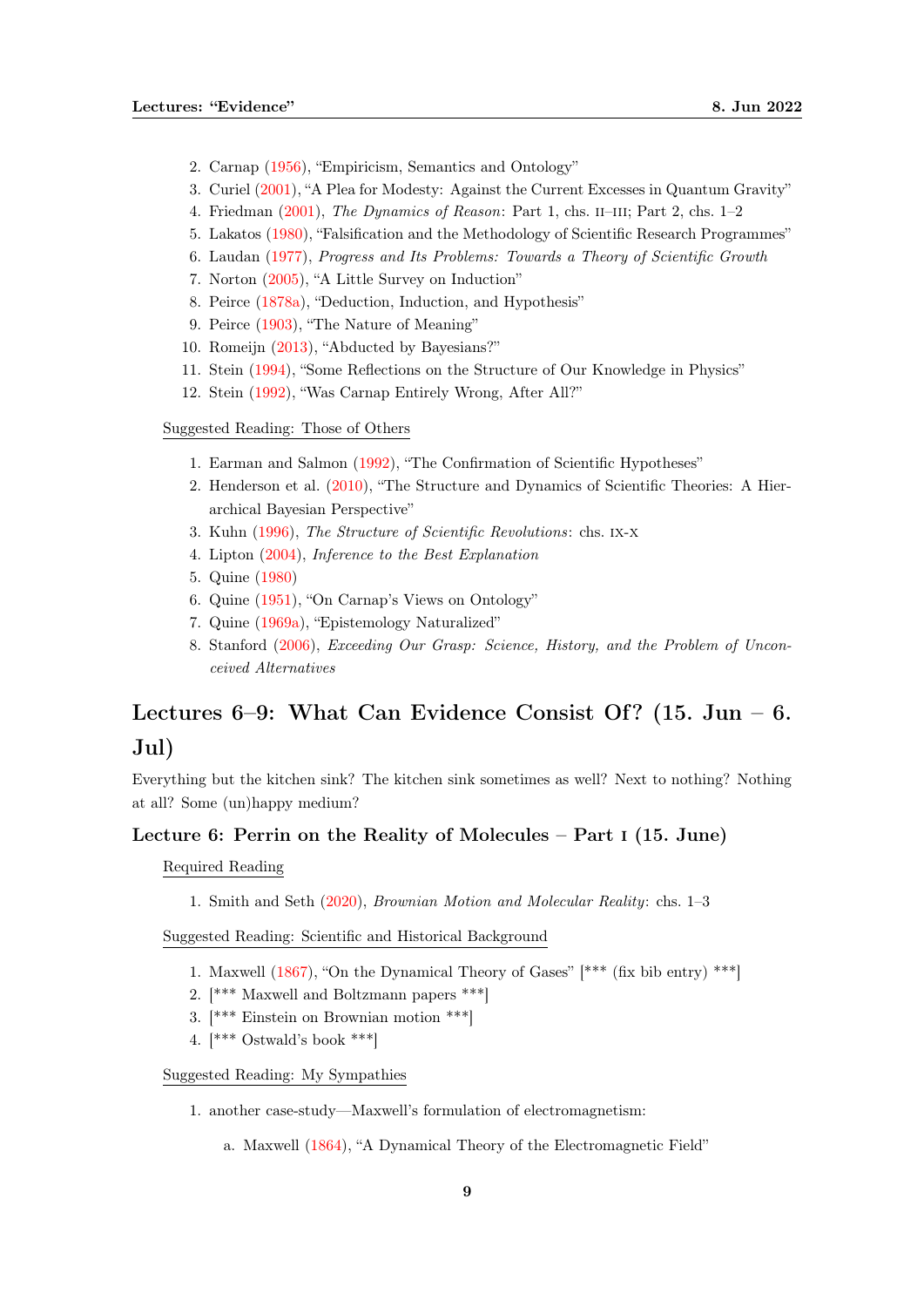- b. Buchwald [\(1985\)](#page-14-7), From Maxwell to Microphysics: Aspects of Electromagnetic Theory in the Last Quarter of the Nineteenth Century
- c. Nersessian [\(1984\)](#page-20-9), Faraday to Einstein
- d. Nersessian [\(2002\)](#page-20-10), "Maxwell and the "Method of Physical Analogy": Model-Based Reasoning, Generic Abstraction and Conceptual Change"
- e. Nersessian [\(2008\)](#page-20-11), Creating Scientific Concepts, chs. 1–2, 5
- f. Stein [\(1970a\)](#page-23-13), "On the Notion of Field in Newton, Maxwell and Beyond"
- g. Buchdahl [\(1970\)](#page-14-8), "Comment on "On the Notion of Field in Newton, Maxwell and Beyond" by Howard Stein"
- h. Hesse [\(1970\)](#page-18-11), "Comment on "On the Notion of Field in Newton, Maxwell and Beyond" by Howard Stein"
- i. "Replies to Comments by G. Buchdahl and M. Hesse on "On the Notion of Field in Newton, Maxwell and Beyond"", "Replies to Comments by G. Buchdahl and M. Hesse on "On the Notion of Field in Newton, Maxwell and Beyond""
- 2. Bogen and Woodward [\(1988\)](#page-14-3), "Saving the Phenomena"
- 3. Bokulich [\(2020\)](#page-14-9), "Calibration, Coherence, and Consilience in Radiometric Measures of Geologic Time"
- 4. Mayo [\(1996\)](#page-20-0), Error and the Growth of Experimental Knowledge: ch. 6
- 5. Popper [\(1959\)](#page-22-3), The Logic of Scientific Discovery: Part ii, ch. 5
- 6. Smith and Seth [\(2020\)](#page-23-0), Brownian Motion and Molecular Reality: "Preface", "Bibliographical Notice"; "Appendix: On Ostwald (1889–1890), Nernst (1893), and Meyer  $(1899)$ "
- 7. Woodward [\(2011\)](#page-25-1), "Data and Phenomena: A Restatement and Defense"

- 1. Achinstein [\(2001\)](#page-14-0), The Book of Evidence: ch. 12
- 2. [\*\*\* Chang \*\*\*]
- 3.  $[***\$  van Fraassen \*\*\*]
- 4. [\*\*\* Roush \*\*\*]
- 5. [\*\*\* Tal \*\*\*]

#### <span id="page-9-0"></span>Lecture 7: Perrin on the Reality of Molecules – Part ii (22. June)

#### Required Reading

1. Smith and Seth [\(2020\)](#page-23-0), Brownian Motion and Molecular Reality: chs. 4–5

Suggested Reading: Scientific Background

1. Perrin [\(1910\)](#page-22-13), Brownian Movement and Molecular Reality: [\*\*\* especially pp. \*\*\*]

#### Suggested Reading: My Sympathies

1. another case-study—Hertz's search for electromagnetic radiation: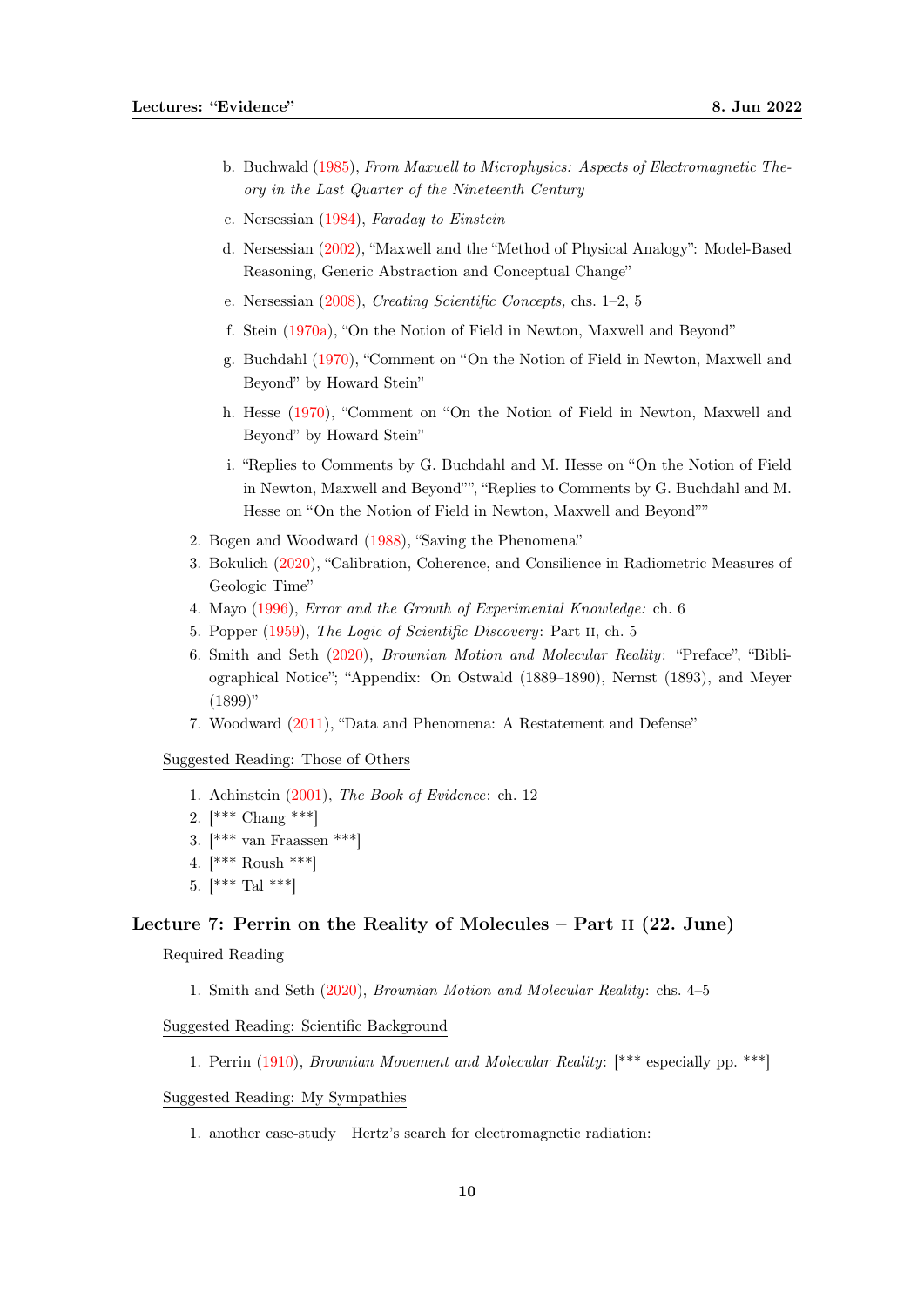- a. Hertz [\(1893\)](#page-18-12), Electric Waves, Being Researches on the Propagation of Electric Action with Finite Velocity through Space
- b. Buchwald [\(1994\)](#page-14-10), The Creation of Scientific Effects: Heinrich Hertz and Electric Waves
- c. [\*\*\* philosophical analysis \*\*\*]
- 2. Mayo [\(1996\)](#page-20-0), Error and the Growth of Experimental Knowledge: ch. 7

1.

## <span id="page-10-0"></span>Lecture 8: Perrin on the Reality of Molecules – Part III (29. June)

#### Required Reading

1. Smith and Seth [\(2020\)](#page-23-0), Brownian Motion and Molecular Reality: ch. 6

Suggested Reading: My Sympathies

1. Mayo [\(1996\)](#page-20-0), Error and the Growth of Experimental Knowledge: ch. 8

#### Suggested Reading: Those of Others

- 1. van Fraassen [\(2009\)](#page-16-12), "The Perils of Perrin, in the Hands of Philosophers"
- 2. [\*\*\* Roush \*\*\*]
- 3. [\*\*\* chang \*\*\*]
- 4.  $*^{**}$  tal \*\*\*

#### <span id="page-10-1"></span>Lecture 9: Perrin on the Reality of Molecules – Part iv (6. Jul)

#### Required Reading

1. Smith and Seth [\(2020\)](#page-23-0), Brownian Motion and Molecular Reality: ch. 7; "Postscript on the Realism-Instrumentalism Debate"

Suggested Reading: My Sympathies

1. Mayo [\(1996\)](#page-20-0), Error and the Growth of Experimental Knowledge: ch. 5

Suggested Reading: Those of Others

- 1. van Fraassen [\(2009\)](#page-16-12), "The Perils of Perrin, in the Hands of Philosophers"
- 2. [\*\*\* Roush \*\*\*]
- <span id="page-10-2"></span>3. [\*\*\* chang \*\*\*]
- 4. [\*\*\* tal \*\*\*]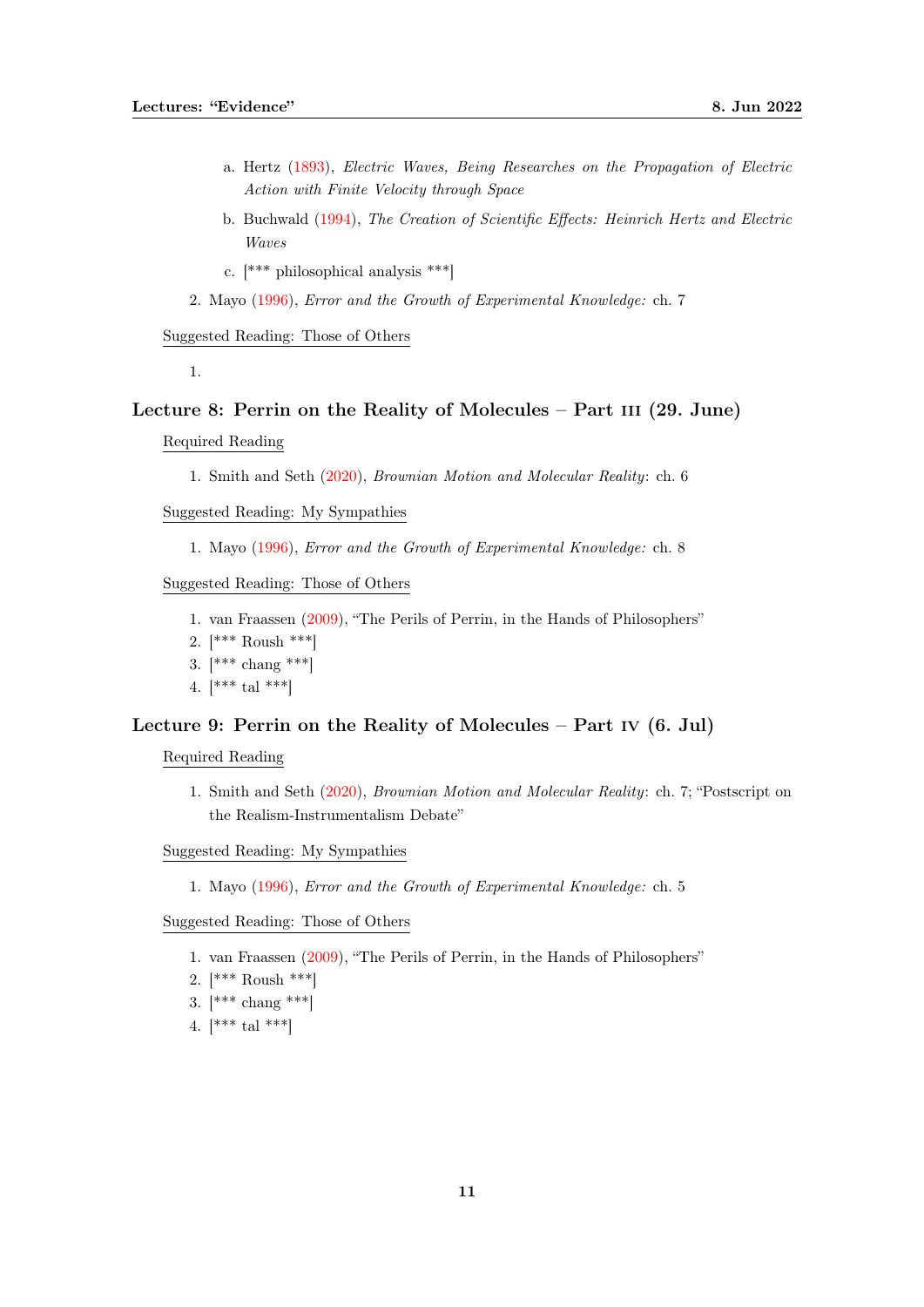LIGO – more than a big, circular mess?

Required Reading

- 1. [\*\*\* Elder paper \*\*\*]
- 2. Patton [\(2020\)](#page-21-14)

Suggested Reading: Scientific Background

- 1. Abbott, B. et al. (LIGO Scientific Collaboration and Virgo Collaboration) [\(2016a\)](#page-13-2), "Observation of Gravitational Waves from a Binary Black Hole Merger"
- 2. Abbott, B. et al. (LIGO Scientific Collaboration and Virgo Collaboration) [\(2016b\)](#page-14-11), "Tests of General Relativity with GW150914"
- 3. [\*\*\* more LIGO methodology papers? \*\*\*]
- 4. Yunes and Pretorius [\(2009\)](#page-25-3), "Fundamental Theoretical Bias in Gravitational Wave Astrophysics and the Parametrized Post-Einsteinian Framework"
- 5. Bondi [\(1955\)](#page-14-12), "Fact and Inference in Theory and in Observation"
- 6. Thorne and Will [\(February 1971\)](#page-24-10), "Theoretical Frameworks for Testing Relativistic Gravity. I. Foundations"  $[***]$  and subsequent papers in the series \*\*\*
- 7. Will [\(1993\)](#page-24-11), Theory and Experiment in Gravitational Physics

#### Suggested Reading: My Sympathies

1. Elder [\(2020\)](#page-16-13), "The Epistemology of Gravitational Wave Astrophysics": [\*\*\* selections \*\*\*]

<span id="page-11-0"></span>Suggested Reading: Those of Others

1. [\*\*\* hacking on astrophysics \*\*\*]

## Lectures 11–13: How Does Something Act As Evidence? (20.– 27. Jul)

N.b.: in order to make up the 2 missed lecture days from earlier in the term, we will be having 2 lectures in the week of 18. July, one on the regular lecture day of 20. July, and the other to be determined closer to that week. We will do the same, mutatis mutandis, for the week of 25. July.

On the nominal topic of the lectures: What do philosophers say about this more generally? And what evidence do they have—can they have—for saying it?

#### <span id="page-11-1"></span>Lecture 11: The Bayesians (some day in the week of 18. Jul, TBD)

#### Required Reading

1. Sprenger and Hartmann [\(2019\)](#page-23-14), Bayesian Philosophy of Science: chs. [\*\*\*]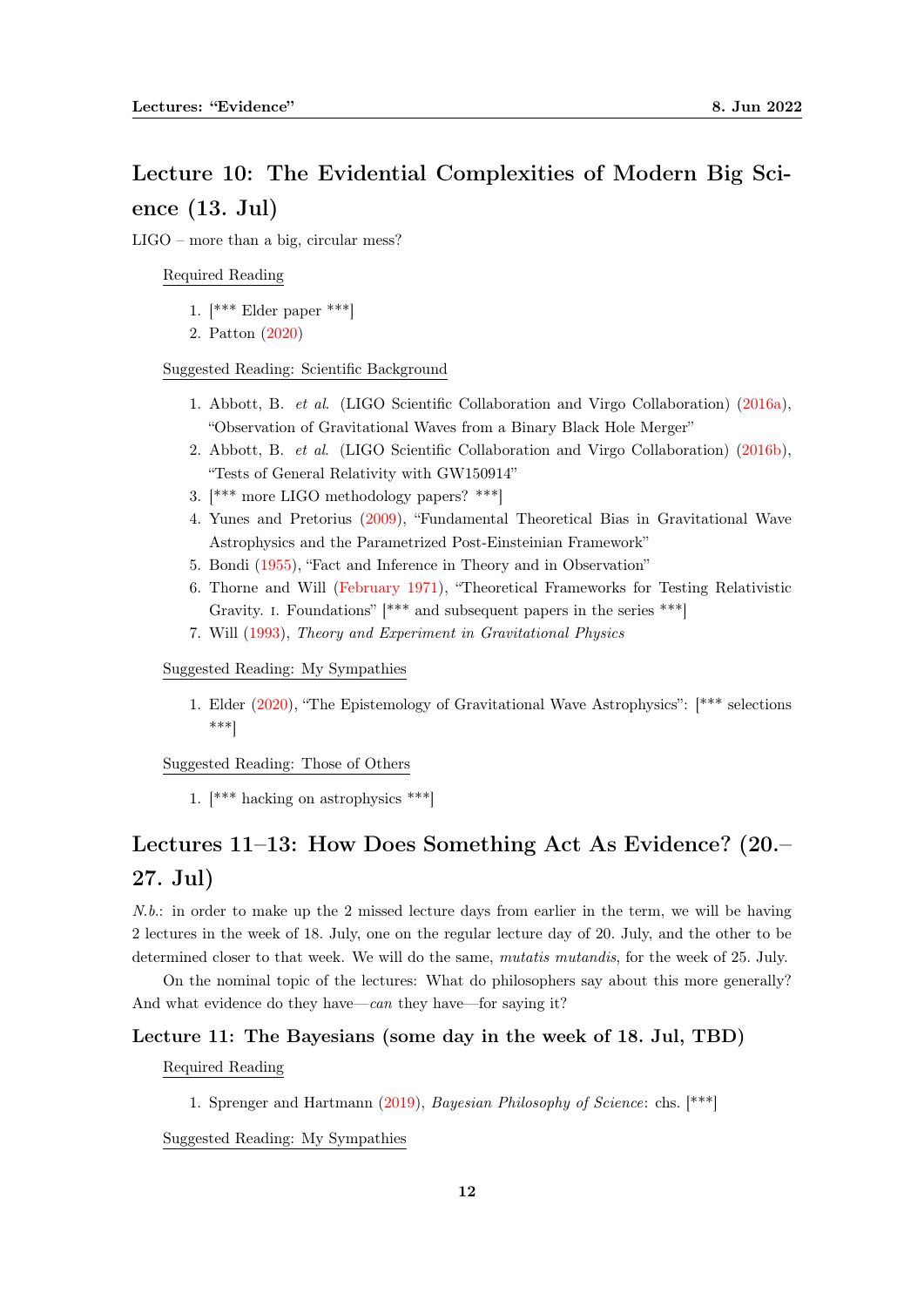- 1. Earman [\(1992\)](#page-16-1), Bayes or Bust?
- 2. Franklin [\(1990\)](#page-17-11), Experiment, Right or Wrong: chs. 6–7
- 3. [\*\*\* glymour against Bayes \*\*\*]
- 4. [\*\*\* Glymour, Clark. 1975. "Relevant Evidence" Journal of Philosophy 72:403–26 \*\*\*]
- 5. Goodman [\(1983\)](#page-17-0), Fact, Fiction and Forecast
- 6. [\*\*\* Jeffrey conditionalization \*\*\*]
- 7. [\*\*\* Kyburg, Theory and Measurement \*\*\*]
- 8. "The Deductive Model: Does It Have Instances?", "The Deductive Model: Does It Have Instances?"
- 9. [\*\*\* Levi, The Enterprise of Knowledge \*\*\*]
- 10. Mayo [\(1996\)](#page-20-0), Error and the Growth of Experimental Knowledge: chs. 3–4, 10
- 11. [\*\*\* Mayo in Achinstein [\(2005\)](#page-14-13) \*\*\*]
- 12. Neta [\(2008\)](#page-20-12), "What Evidence Do You Have?"
- 13. [\*\*\* norton against Bayes \*\*\*]
- 14. The sić et al. [\(2017\)](#page-24-12), "Confirmation by Explanation: A Bayesian Justification of IBE"

- 1. Achinstein [\(2001\)](#page-14-0), The Book of Evidence: chs. 4–6, 12
- 2. [\*\*\* selections from Achinstein, Evidence, Explanation, and Realism: Essays in the Philosophy of Science
- 3. Howson and Urbach [\(2005\)](#page-18-13), Scientific Reasoning: The Bayesian Approach
- 4. [\*\*\* Horwich, Probability and Evidence \*\*\*]

## <span id="page-12-0"></span>Lecture 12: Glymour's Bootstrapping (some day in the week of 18. Jul, TBD)

Required Reading

1. Glymour [\(Princeton\)](#page-17-12), Theory and Evidence: chs. [\*\*\*]

Suggested Reading: My Sympathies

- 1. van Fraassen [\(1983b\)](#page-16-14), "Theory Comparison and Relevant Evidence"
- 2. van Fraassen [\(1983a\)](#page-16-15), "Glymour on Evidence and Explanation"
- 3. Glymour [\(1983\)](#page-17-13), "On Testing and Evidence"

<span id="page-12-1"></span>Suggested Reading: Those of Others

1. Lipton [\(2004\)](#page-19-12), Inference to the Best Explanation

### Lecture 13: The Role of Causal Structure (some day in the week of 25. Jul, TBD)

Required Reading

1. Boyd [\(2018\)](#page-14-14), "Evidence Enriched"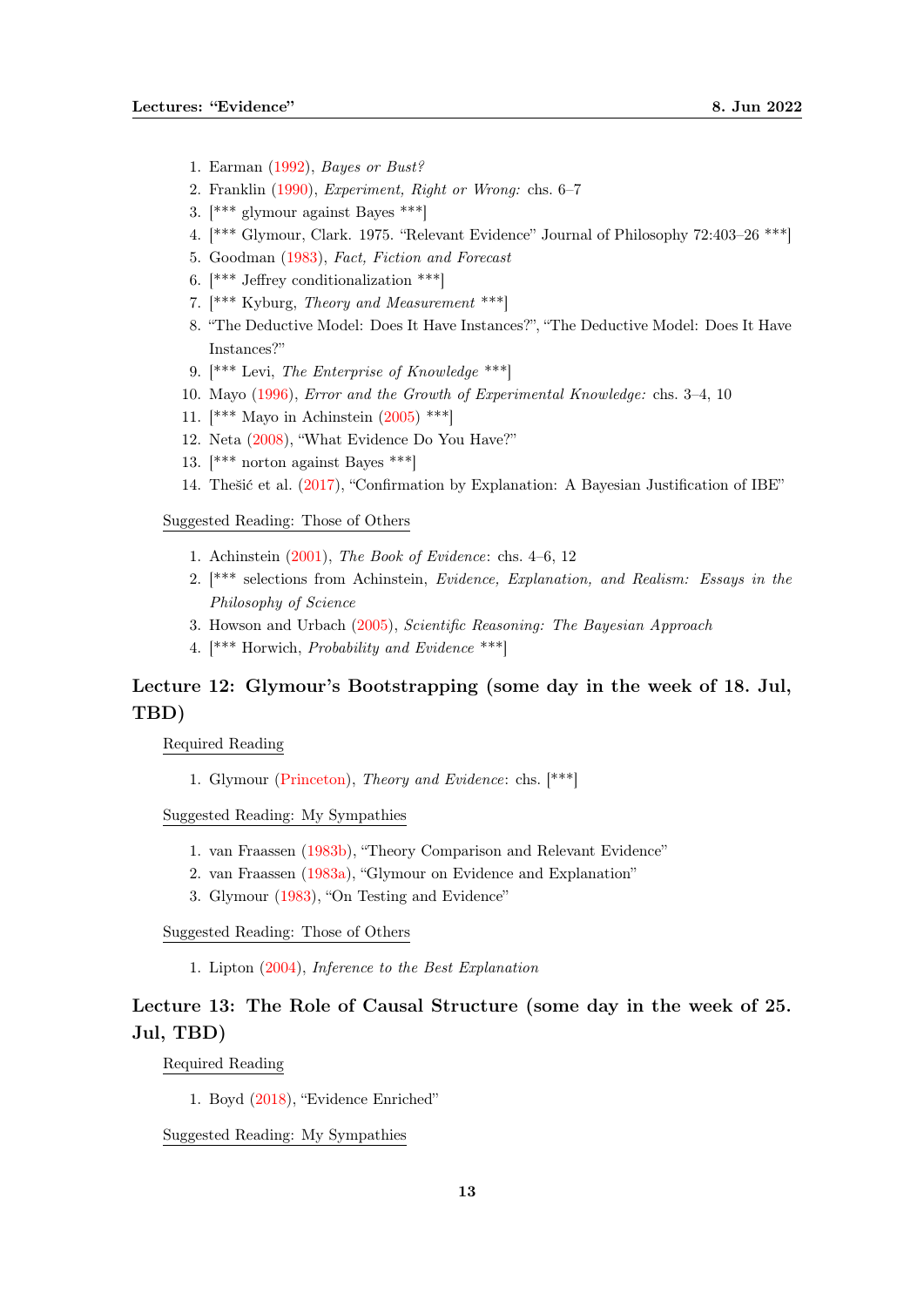- 1. Curiel [\(2021b\)](#page-15-13), "Schematizing the Observer and the Epistemic Content of Theories"
- 2. Hacking [\(1983\)](#page-17-5), Representing and Intervening: [\*\*\* stuff on possibility of "exploratory" experiments without well developed theory, contra theory-ladenness \*\*\*]
- 3. "Theory, Intervention and Realism", "Theory, Intervention and Realism"
- 4. [\*\*\* Norton's material theory of induction \*\*\*]
- 5. Woodward [\(2003\)](#page-25-4), "Experimentation, Causal Inference, and Instrumental Realism"

- 1. Davis [\(2004\)](#page-16-16), Thing Knowledge
- 2. [\*\*\* hacking on astrophysics \*\*\*]
- 3. Heidelberger [\(2003\)](#page-17-14), "Theory-ladenness and scientific instruments in experimentation"
- 4. Hon [\(2003\)](#page-18-14), "The Idols of Experiment"
- 5. Shapere [\(1982\)](#page-22-14), "The Concept of Observation in Science and Philosophy"
- 6. Steinle [\(1998\)](#page-24-13), "Exploratives vs. theoriebestimmtes Experimentieren"

## <span id="page-13-0"></span>Lecture 14: Bringing It All Back Home – A Guess at the Riddle and Valediction (some day in the week of 25. Jul, TBD)

 $N.b.:$  in order to make up the 2 missed lecture days from earlier in the term, we will be having 2 lectures in the week of 25. July, one on the regular lecture day of 27. July, and the other to be determined closer to that week.

On the nominal topic of this lecture: What I have to say about it, now that we've slogged our way through the course.

Required Reading

1.  $[***$  draft of my paper "Evidence", or Curiel  $(2021b)$  \*\*\*]

Suggested Reading: My Sympathies

1. Giere [\(1983\)](#page-17-15), "Testing Theoretical Hypotheses"

2. Stein [\(1994\)](#page-23-10), "Some Reflections on the Structure of Our Knowledge in Physics"

<span id="page-13-1"></span>Suggested Reading: Those of Others

- 1. [\*\*\* hacking on astrophysics \*\*\*]
- 2. Shapere [\(1982\)](#page-22-14), "The Concept of Observation in Science and Philosophy"

## REGISTRATION FOR TERM PAPERS: 4.–15. JUL

### FINAL PAPER DUE: 30. SEP

### FINAL COURSE GRADES SUBMITTED: 21. OCT

### Bibliography

<span id="page-13-2"></span>Abbott, B. et al. (LIGO Scientific Collaboration and Virgo Collaboration). 2016a. "Observation of Gravitational Waves from a Binary Black Hole Merger". Physical Review Letters 116 (6): 061102. Preprint: [arXiv:1602.03837 \[gr-qc\],](https://arxiv.org/abs/1602.03837) doi[:10.1103/PhysRevLett.116.061102.](https://doi.org/10.1103/PhysRevLett.116.061102)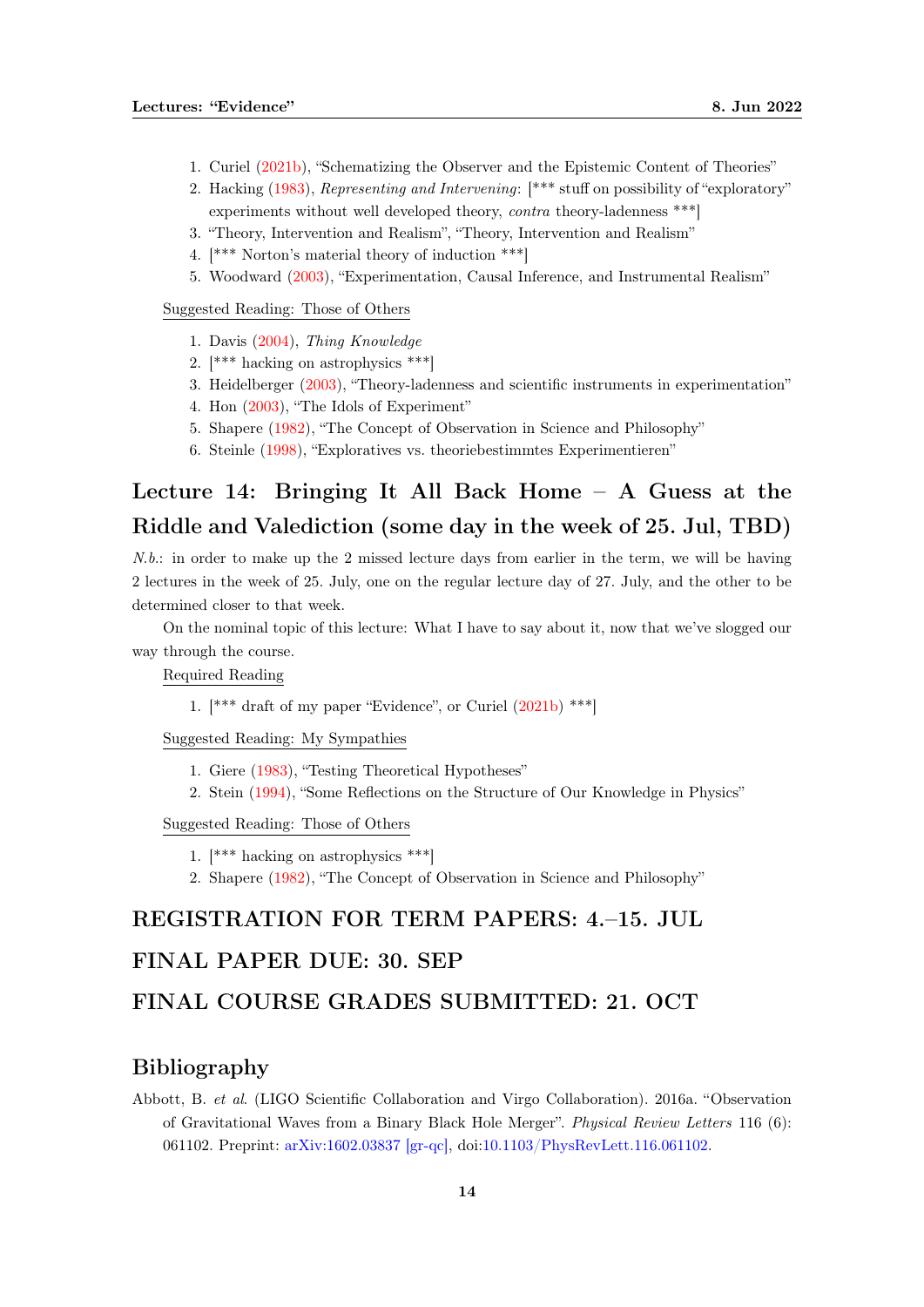- <span id="page-14-11"></span>. 2016b. "Tests of General Relativity with GW150914". Physical Review Letters 116 (22): 221101. doi[:10.1103/PhysRevLett.116.221101.](https://doi.org/10.1103/PhysRevLett.116.221101)
- <span id="page-14-13"></span><span id="page-14-0"></span>Achinstein, Peter. 2001. The Book of Evidence. Oxford Studies in Philosophy of Science. Oxford: Oxford University Press.
	- $-$ , editor. 2005. Scientific Evidence: Philosophical Theories and Applications. Baltimore: John Hopkins University Press.
- <span id="page-14-1"></span>Achinstein, Peter. 2010. "Concepts of Evidence: Essays in the Philosophy of Science". Chapter 1 in Evidence, Explanation, and Realism: Essays in the Philosophy of Science, 3–33. Oxford: Oxford University Press.
- <span id="page-14-5"></span>Beebee, Helen, and Nigel Sabbarton-Leary, editors. 2012. The Semantics and Metaphysics of Natural Kinds. Routledge Studies in Metaphysics. Boca Raton, FL: CRC Press.
- <span id="page-14-15"></span>Biener, Zvi, and Eric Schliesser, editors. 2014. Newton and Empiricism. Oxford: Oxford University Press. doi[:10.1093/acprof:oso/9780199337095.001.0001.](https://doi.org/10.1093/acprof:oso/9780199337095.001.0001)
- <span id="page-14-3"></span>Bogen, James, and James Woodward. 1988. "Saving the Phenomena". The Philosophical Review xcvii (3): 303–352. doi[:10.2307/2185445.](https://doi.org/10.2307/2185445)
- <span id="page-14-9"></span>Bokulich, Alisa. 2020. "Calibration, Coherence, and Consilience in Radiometric Measures of Geologic Time". Philosophy of Science 87 (3): 425–456. doi[:10.1086/708690.](https://doi.org/10.1086/708690)
- <span id="page-14-6"></span>Bokulich, Alisa, and Wendy Parker. 2021. "Data models, Representation and Adequacy-for-Purpose". European Journal for Philosophy of Science 11:31. doi[:10.1007/s13194-020-00345-2.](https://doi.org/10.1007/s13194-020-00345-2)
- <span id="page-14-12"></span>Bondi, Hermann. 1955. "Fact and Inference in Theory and in Observation". Vistas in Astronomy 1:155–162. Reprinted in the collected volume Vistas in Astronomy, A. Beer (ed.), volume 1, Pergamon Press, Oxford, 1960, a Festschrift for F. J. M. Stratton, as a special Supplement (No. 3) to the Journal of Atmospheric and Terrestrial Physics, doi:10.1016/0083-6656(55) [90020-9.](https://doi.org/10.1016/0083-6656(55)90020-9)
- <span id="page-14-14"></span>Boyd, Nora Mills. 2018. "Evidence Enriched". Philosophy of Science 85:403–421. doi[:10 . 1086 /](https://doi.org/10.1086/697747) [697747.](https://doi.org/10.1086/697747)
- <span id="page-14-8"></span>Buchdahl, G. 1970. "Comment on "On the Notion of Field in Newton, Maxwell and Beyond" by Howard Stein". In Stuewer [1970,](#page-24-14) 287–298.
- <span id="page-14-7"></span>Buchwald, Jed Z. 1985. From Maxwell to Microphysics: Aspects of Electromagnetic Theory in the Last Quarter of the Nineteenth Century. Chicago: University of Chicago Press. isbn: 0226078825.
	- . 1994. The Creation of Scientific Effects: Heinrich Hertz and Electric Waves. Chicago: University of Chicago Press.
- <span id="page-14-10"></span><span id="page-14-4"></span><span id="page-14-2"></span>Carnap, Rudolf. 1956. "Empiricism, Semantics and Ontology". In Meaning and Necessity: A Study in Semantics and Modal Logic, Second edition, 205–221. Chicago: The University of Chicago Press. An earlier version was published in Revue Internationale de Philosophie 4(1950):20–40.
	- . 1962. Logical Foundations of Probability. Second. Chicago: University of Chicago Press.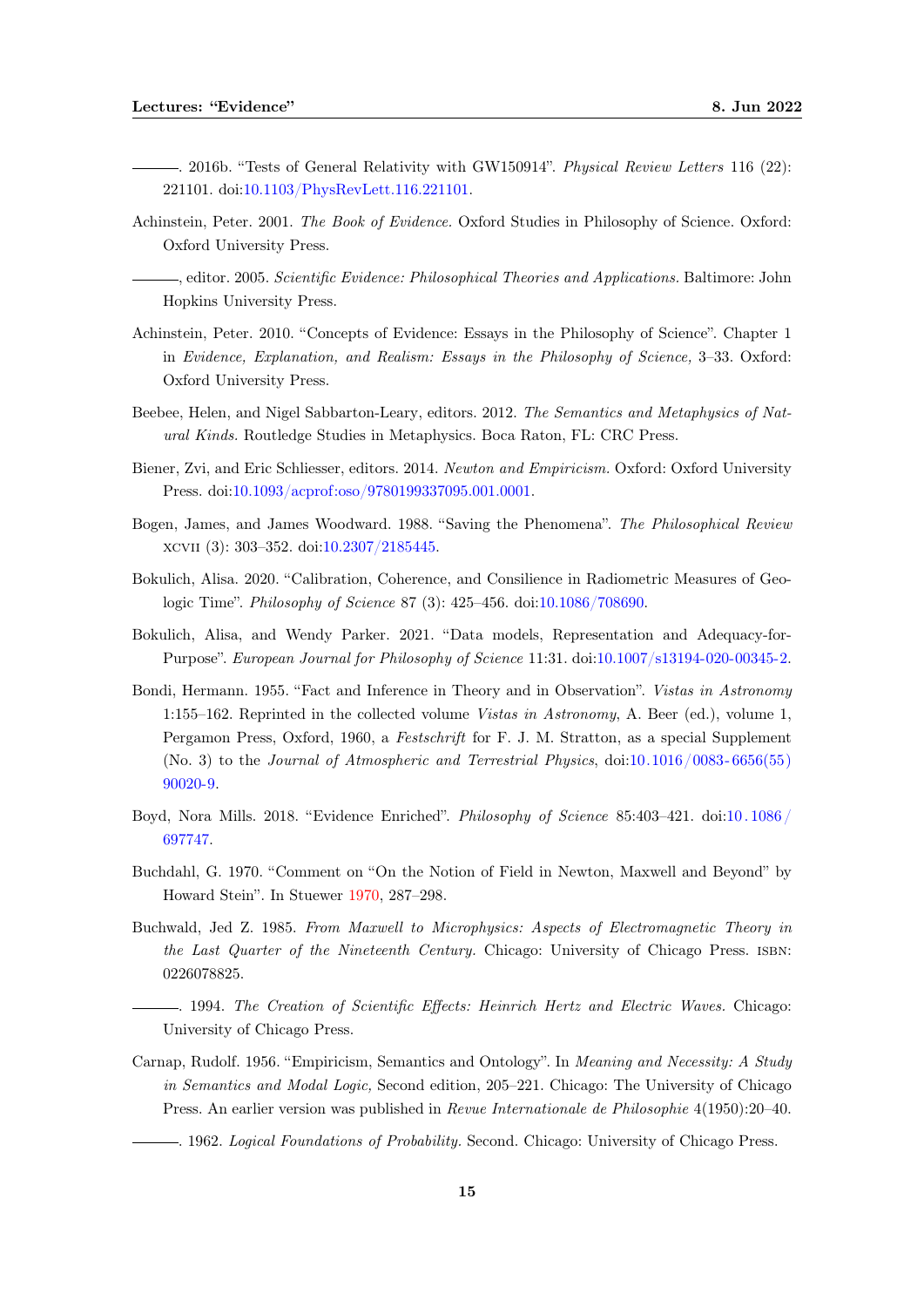- <span id="page-15-9"></span>Chakravartty, Anjan. 2007. A Metaphysics for Scientific Realism: Knowing the Unobservable. Cambridge: Cambridge University Press. doi[:10.1017/CBO9780511487354.](https://doi.org/10.1017/CBO9780511487354)
- <span id="page-15-4"></span><span id="page-15-3"></span>Chang, Hasok. 2008. Inventing Temperature: Measurement and Scientific Progress. Oxford: Oxford University Press. doi[:10.1093/0195171276.001.0001.](https://doi.org/10.1093/0195171276.001.0001)
	- $-$ . 2012. Is Water  $H_2O$ ? Evidence, Realism and Pluralism. Boston Studies in the Philosophy and History of Science 293. Dordrecht: Springer. doi[:10.1007/978-94-007-3932-1.](https://doi.org/10.1007/978-94-007-3932-1)
- <span id="page-15-5"></span>Chang, Hasok, and Nancy Cartwright. 2013. "Measurement". Chapter 38 in The Routledge Companion to Philosophy of Science, Second, edited by Martin Curd and Stathis Psillos, 411–419. London: Routledge. doi[:10.4324/9780203744857.ch38.](https://doi.org/10.4324/9780203744857.ch38)
- <span id="page-15-10"></span>Cohen, I. Bernard, editor. 1958. Isaac Newton's Papers & Letters on Natural Philosophy. Cambridge, MA: Harvard University Press.
- <span id="page-15-14"></span>Cohen, I. Bernard, and George E. Smith, editors. 2004. The Cambridge Companion to Newton. Cambridge: Cambridge University Press.
- <span id="page-15-6"></span>Collins, Harry. 1994. "A Strong Confirmation of the Experimenter's Regress". Studies in History and Philosophy of Modern Physics 25 (3): 493–503. doi[:10.1016/0039-3681\(94\)90063-9.](https://doi.org/10.1016/0039-3681(94)90063-9)
- <span id="page-15-11"></span>Curiel, Erik. 2001. "A Plea for Modesty: Against the Current Excesses in Quantum Gravity". Philosophy of Science 68 (3): S424–S441. doi[:10.1086/392926.](https://doi.org/10.1086/392926)

<span id="page-15-0"></span>. 2011. "Notes on Learning Philosophy". Unpublished manuscript, latest version available at [http://strangebeautiful.com/papers/curiel-learning-philosophy.pdf.](http://strangebeautiful.com/papers/curiel-learning-philosophy.pdf)

<span id="page-15-7"></span>. 2017a. "Kinematics, Dynamics, and the Structure of Physical Theory". Unpublished manuscript. Preprint: [arXiv:1603.02999 \[physics.hist-ph\].](https://arxiv.org/abs/1603.02999) Most recent draft available at <[http:](http://strangebeautiful.com/phil-phys.html) [//strangebeautiful.com/phil-phys.html](http://strangebeautiful.com/phil-phys.html)>.

- <span id="page-15-8"></span>. 2017b. "On Newton's Third Rule of Reasoning in Philosophy, 'the Universal Qualities of All Bodies Whatsoever', and the Taxonomy of Physical Systems". Unpublished manuscript.
- <span id="page-15-1"></span>. 2018. "Glossary for Newton's Studies on Light and Color". Unpublished manuscript, available at [http://strangebeautiful.com/papers/curiel-newton-light-color-glossary.pdf.](http://strangebeautiful.com/papers/curiel-newton-light-color-glossary.pdf)
- <span id="page-15-12"></span>. 2021a. "Framework Confirmation by Newtonian Abduction". Synthese 198 (Supplement 16): S3813–S3851. Part of the special issue "Reasoning in Physics", doi[:10.1007/s11229-019-](https://doi.org/10.1007/s11229-019-02400-9) [02400-9.](https://doi.org/10.1007/s11229-019-02400-9)
- <span id="page-15-13"></span>. 2021b. "Schematizing the Observer and the Epistemic Content of Theories". Forthcoming in Studies in History and Philosophy of Modern Physics. Preprint: [arXiv:1903.02182 \[physics.hist](https://arxiv.org/abs/1903.02182)[ph\].](https://arxiv.org/abs/1903.02182) The most up-to-date version can always be found at [http://strangebeautiful.com/phil](http://strangebeautiful.com/phil-phys.html)[phys.html.](http://strangebeautiful.com/phil-phys.html)
- <span id="page-15-2"></span>Darrigol, Olivier. 2012. A History of Optics from Greek Antiquity to the Nineteenth Century. Oxford: Oxford University Press.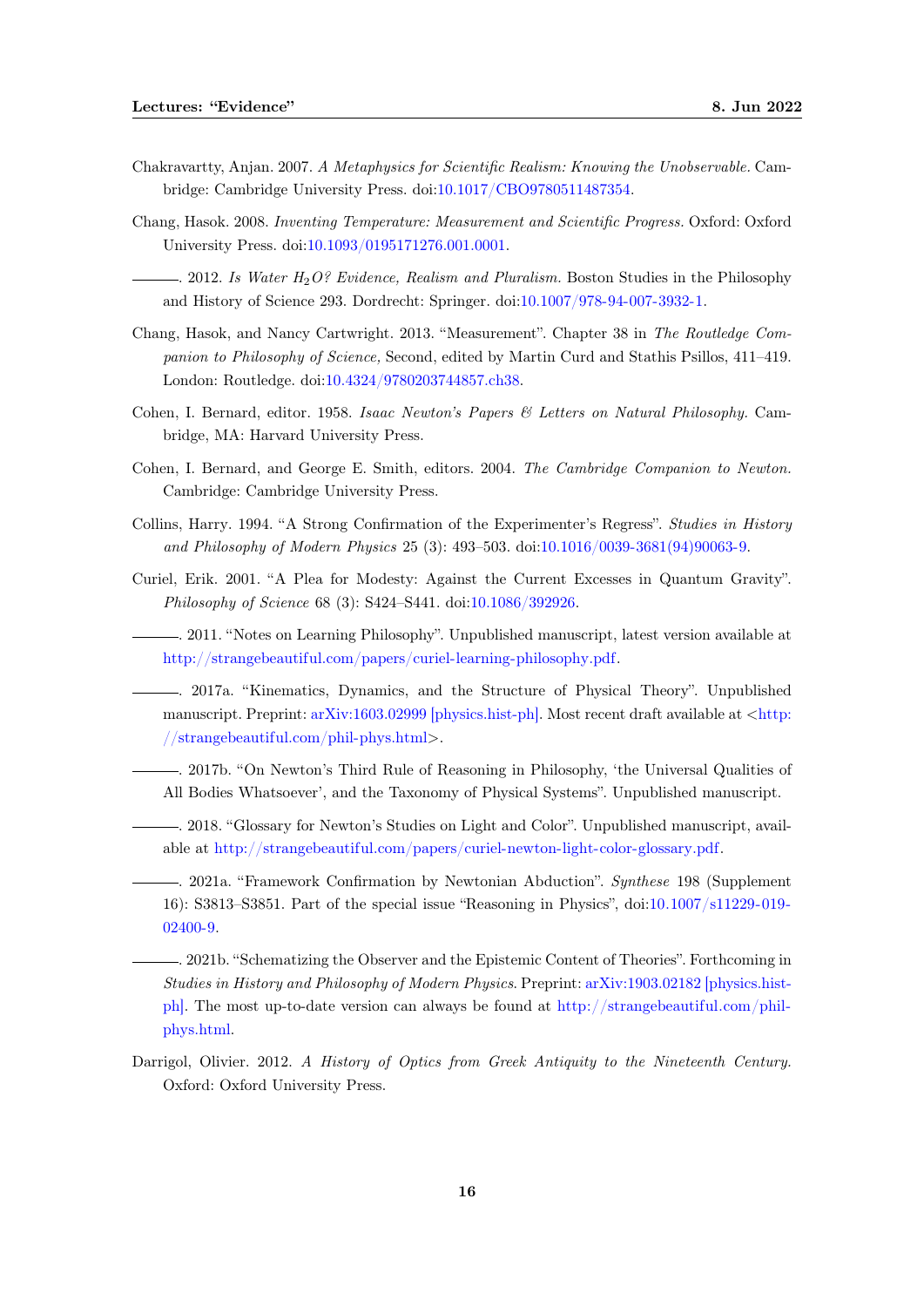- <span id="page-16-7"></span>Dasgupta, Shamik. 2013. "Absolutism vs Comparativism about Quantity". Chapter 3 in Oxford Studies in Metaphysics, edited by Karen Bennett and Dean W. Zimmerman, 8:105–148. Oxford: Oxford University Press. doi[:10.1093/acprof:oso/9780199682904.003.0003.](https://doi.org/10.1093/acprof:oso/9780199682904.003.0003)
- <span id="page-16-16"></span>Davis, Baird. 2004. Thing Knowledge: A Philosophy of Scientific Instruments. Berkeley: University of California Press.
- <span id="page-16-6"></span>Dingler, Hugo. 1928. Das Experiment: Sein Wesen und seine Geschichte. München: Verlag Ernst Reinhardt.
- <span id="page-16-10"></span>Domski, Mary. 2012. "Introduction: Newton and Newtonianism". The Southern Journal of Philosophy 50 (3): 363–369. doi[:10.1111/j.2041-6962.2012.00127.x.](https://doi.org/10.1111/j.2041-6962.2012.00127.x)
- <span id="page-16-0"></span>Dretske, Fred. 1981. Knowledge and the Flow of Information. Cambridge, MA: MIT Press.
- <span id="page-16-3"></span>Duhem, Pierre. 1954. The Aim and Structure of Physical Theory. Translated by Philip P. Wiener. Princeton, NJ: Princeton University Press.
- <span id="page-16-11"></span>Earman, J., and W. Salmon. 1992. "The Confirmation of Scientific Hypotheses". In Introduction to the Philosophy of Science, edited by M. Salmon, J. Earman, C. Glymour, and J. Lennox, 42–103. Englewood Cliff, NJ: Prentice Hall.
- <span id="page-16-17"></span>Earman, John, editor. 1983. Testing Scientific Theories. Minnesota Studies in the Philosophy of Science, x. Minneapolis: University of Minnesota Press.
- <span id="page-16-1"></span>. 1992. Bayes or Bust? A Critical Examination of Bayesian Confirmation Theory. Cambridge, MA: MIT Press.
- <span id="page-16-13"></span>Elder, Jamee. 2020. "The Epistemology of Gravitational Wave Astrophysics". PhD thesis, University of Notre Dame, History and Philosophy of Science Program.
- <span id="page-16-2"></span>Fisher, Ronald. 1955. "Statistical Methods and Scientific Induction". Journal of The Royal Statistical Society: Series B (Methodological) 17 (1): 69–78. doi[:10.1111/j.2517-6161.1955.tb00180.x.](https://doi.org/10.1111/j.2517-6161.1955.tb00180.x)
- <span id="page-16-8"></span>van Fraassen, Bas C. 2008. Scientific Representation: Paradoxes of Perspective. Oxford: Oxford University Press. doi[:10.1093/acprof:oso/9780199278220.001.0001.](https://doi.org/10.1093/acprof:oso/9780199278220.001.0001)
- <span id="page-16-12"></span>... 2009. "The Perils of Perrin, in the Hands of Philosophers". *Philosophical Studies* 143:5–24. doi[:10.1007/s11098-008-9319-9.](https://doi.org/10.1007/s11098-008-9319-9)
- <span id="page-16-9"></span>-. 2012. "Modeling and Measurement: The Criterion of Empirical Grounding". Philosophy of Science 79 (5): 773-784. doi[:10.1086/667847.](https://doi.org/10.1086/667847)
- <span id="page-16-15"></span>. 1983a. "Glymour on Evidence and Explanation". In Earman [1983,](#page-16-17) 165–176.
- <span id="page-16-14"></span>. 1983b. "Theory Comparison and Relevant Evidence". In Earman [1983,](#page-16-17) 27–42.
- <span id="page-16-4"></span>Franklin, Allan D. 1981. "What Makes a 'Good' Experiment?" The British Journal for the Philosophy of Science 32 (4, December): 367–374. doi[:10.1093/bjps/32.4.367.](https://doi.org/10.1093/bjps/32.4.367)
- <span id="page-16-5"></span>. 1986. The Neglect of Experiment. Cambridge: Cambridge University Press. doi[:10.1017/](https://doi.org/10.1017/CBO9780511624896) [CBO9780511624896.](https://doi.org/10.1017/CBO9780511624896)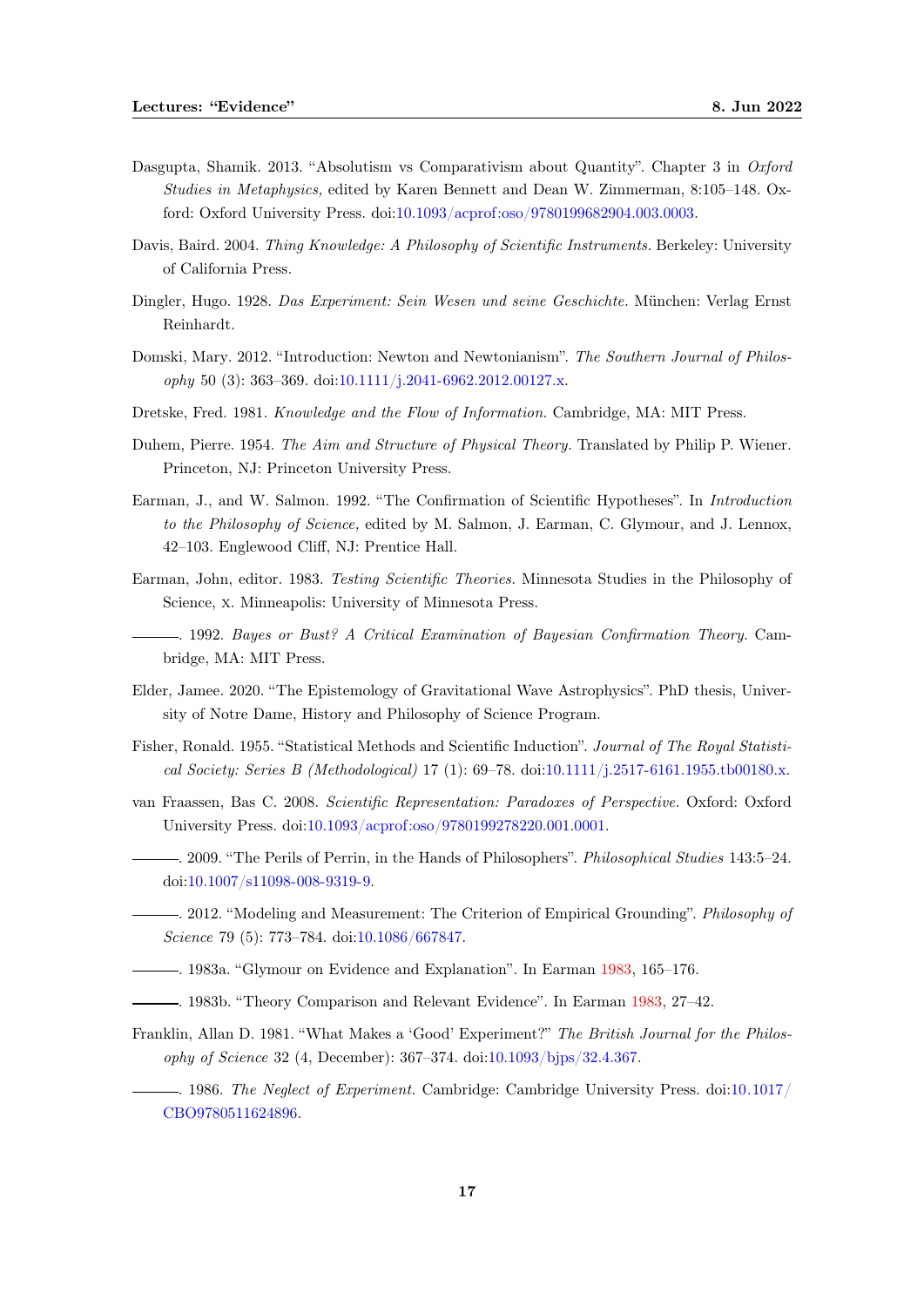- <span id="page-17-11"></span>. 1990. Experiment, Right or Wrong. Cambridge: Cambridge University Press. doi[:10.1017/](https://doi.org/10.1017/CBO9780511527302) [CBO9780511527302.](https://doi.org/10.1017/CBO9780511527302)
- <span id="page-17-10"></span>Friedman, M. 2001. The Dynamics of Reason. Stanford, CA: CSLI Publications. Delivered as the 1999 Kant Lectures at Stanford University.

<span id="page-17-15"></span>Giere, Ronald N. 1983. "Testing Theoretical Hypotheses". In Earman [1983,](#page-16-17) 269–298.

<span id="page-17-13"></span>Glymour, Clark. 1983. "On Testing and Evidence". In Earman [1983,](#page-16-17) 3–26.

<span id="page-17-12"></span>. Princeton. Theory and Evidence. Princeton, NJ: Princeton University Press.

- <span id="page-17-0"></span>Goodman, Nelson. 1983. Fact, Fiction and Forecast. Fourth. Cambridge, MA: Harvard University Press.
- <span id="page-17-4"></span>Haack, Susan. 2007. Defending Science – within Reason: Between Scientism And Cynicism. Amherst: Prometheus Books.
- <span id="page-17-5"></span>Hacking, Ian. 1983. Representing and Intervening: Introductory Topics in the Philosophy of Natural Science. Cambridge: Cambridge University Press.
- <span id="page-17-8"></span><span id="page-17-7"></span>Harper, W. 1990. "Newton's Classic Deductions from Phenomena". *PSA: Proceedings of the Bi*ennial Meeting of the Philosophy of Science Association 2:183-196. Stable URL:  $\lt$ https:  $//www.jstor.org/stable/193067.$  $//www.jstor.org/stable/193067.$ 
	- . 1999. "The First Six Propositions in Newton's Argument for Universal Gravity". The St. John's Review XLV (2): 74–93. In the special issue of the proceedings of the conference "Beyond" Hypothesis: Newton's Experimental Philosophy", St. John's College, Annapolis, MD 19–21 March, 1999. Electronic copy available at  $\langle \text{http://digitalarchives.sjc.edu/files/original/})$ [5d140db01fbf5fe6562615e2d3713b6e.pdf](http://digitalarchives.sjc.edu/files/original/5d140db01fbf5fe6562615e2d3713b6e.pdf)>.
- <span id="page-17-9"></span>Harper, William L. 2011. Isaac Newton's Scientific Method: Turning Data into Evidence about Gravity and Cosmology. Oxford: Oxford University Press. doi[:10.1093/acprof:oso/978019957](https://doi.org/10.1093/acprof:oso/9780199570409.001.0001) [0409.001.0001.](https://doi.org/10.1093/acprof:oso/9780199570409.001.0001)
- <span id="page-17-6"></span>Harper, William L., and George E. Smith. 1995. "Newton's New Way of Inquiry". In The Creation of Ideas in Physics: Studies for a Methodology of Theory Construction, edited by E. Leplin, 113–166. The Western Ontario Series in Philosophy of Science. Boston: Kluwer Academic Publishers.
- <span id="page-17-14"></span>Heidelberger, Michael. 2003. "Theory-ladenness and scientific instruments in experimentation". In Radder [2003,](#page-22-15) 138–151.
- <span id="page-17-16"></span>Hempel, Carl G. 1965a. Aspects of Scientific Explanation: And Other Essays in the Philosophy of Science. New York: Free Press.
- <span id="page-17-1"></span>. 1965b. "Studies in the Logic of Confirmation". In Hempel [1965a,](#page-17-16) chapter 1.
- <span id="page-17-2"></span>. 1965c. "Postscript (1964) on Confirmation". In Hempel [1965a,](#page-17-16) 47–51.
- <span id="page-17-3"></span>. 1966. Philosophy of Natural Science. Englewood, NJ: Prentice-Hall.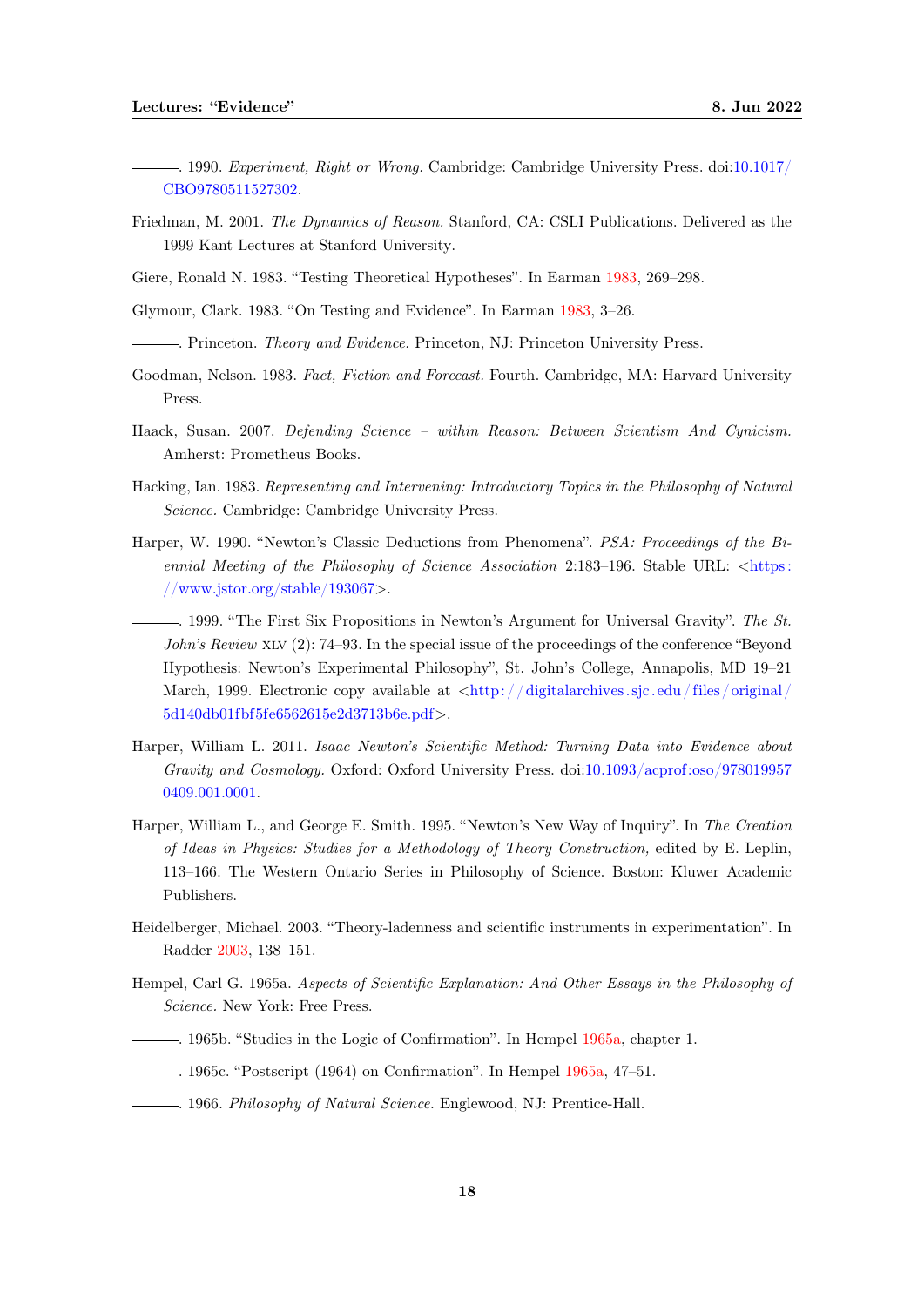- <span id="page-18-10"></span>Henderson, L., N. Goodman, J. Tenenbaum, and J. Woodward. 2010. "The Structure and Dynamics of Scientific Theories: A Hierarchical Bayesian Perspective". Philosophy of Science 77 (2): 172– 200. doi[:10.1086/651319.](https://doi.org/10.1086/651319)
- <span id="page-18-12"></span>Hertz, H. 1893. Electric Waves, Being Researches on the Propagation of Electric Action with Finite Velocity through Space. New York: Dover Press. Trans. D. Jones. Originally published as Untersuchungen über die Ausbreitung der elektrischen Kraft (Leipzig: J. A. Barth, 1892). This is a 1962 reprint of the English edition which first appeared in 1893, published by Macmillan and Sons.
- <span id="page-18-11"></span>Hesse, M. 1970. "Comment on "On the Notion of Field in Newton, Maxwell and Beyond" by Howard Stein". In Stuewer [1970,](#page-24-14) 298–299.
- <span id="page-18-14"></span>Hon, Giora. 2003. "The Idols of Experiment: Transcending the 'Etc. List'". In Radder [2003,](#page-22-15) 174– 197.
- <span id="page-18-4"></span>Hooke, Robert. 1672. "Letter to Henry Oldenburg, Secretary of the Royal Society, Containing Hooke's Response to Newton's Investigations on Light". In Cohen [1958,](#page-15-10) 110–115.
- <span id="page-18-13"></span>Howson, Colin, and Peter Urbach. 2005. Scientific Reasoning: The Bayesian Approach. Third. LaSalle, IL: Open Court Press.
- <span id="page-18-5"></span>Huygens, Christiaan. 1673a. "Letter to Henry Oldenburg, Secretary of the Royal Society, Containing Huygens' First Response to Newton's Investigations on Light". In Cohen [1958,](#page-15-10) 136.
- <span id="page-18-7"></span><span id="page-18-6"></span>. 1673b. "Letter to Henry Oldenburg, Secretary of the Royal Society, Containing Huygens' Second Response to Newton's Investigations on Light". In Cohen [1958,](#page-15-10) 148.
	- . 1690. Treatise on Light. Translated by Silvanus P. Thompson. New York City: Dover Publications, Inc. The Dover 1962 unaltered republication of the 1912 Macmillan and Co. edition.
- <span id="page-18-1"></span>Isaac, Alistair M. C. 2019. "Epistemic Loops and Measurement Realism". Philosophy of Science 86 (5): 930–941. doi[:10.1086/705476.](https://doi.org/10.1086/705476)
- <span id="page-18-8"></span>Jalobeanu, Dana. 2014. "Constructing Natural Historical Facts: Baconian Methodology in Newton's First Paper on Light and Colors". In Biener and Schliesser [2014,](#page-14-15) chapter 2.
- <span id="page-18-3"></span>Khalidi, Muhammad Ali. 2013. Natural Categories and Human Kinds: Classification in the Natural and Social Sciences. Cambridge: Cambridge University Press. doi[:10.1017/CBO97805119985](https://doi.org/10.1017/CBO9780511998553) [53.](https://doi.org/10.1017/CBO9780511998553)
- <span id="page-18-9"></span>Kuhn, S., Thomas. 1976. "Mathematical vs. Experimental Traditions in the Development of Physical Science". The Journal of Interdisciplinary History Vol. 7, No. 1, Summer, 7 (1, Summer): 1–31. Reprinted in Kuhn [\(1977\)](#page-19-14), ch. 3, pp. 31–65, doi[:10.2307/202372.](https://doi.org/10.2307/202372)
- <span id="page-18-0"></span>Kuhn, Thomas S. 1958. "Newton's Optical Papers". In Cohen [1958,](#page-15-10) 27–45.
- <span id="page-18-2"></span>. 1959. "The Essential Tension: Tradition and Innovation in Scientific Research". In Kuhn [1977,](#page-19-14) chapter 9.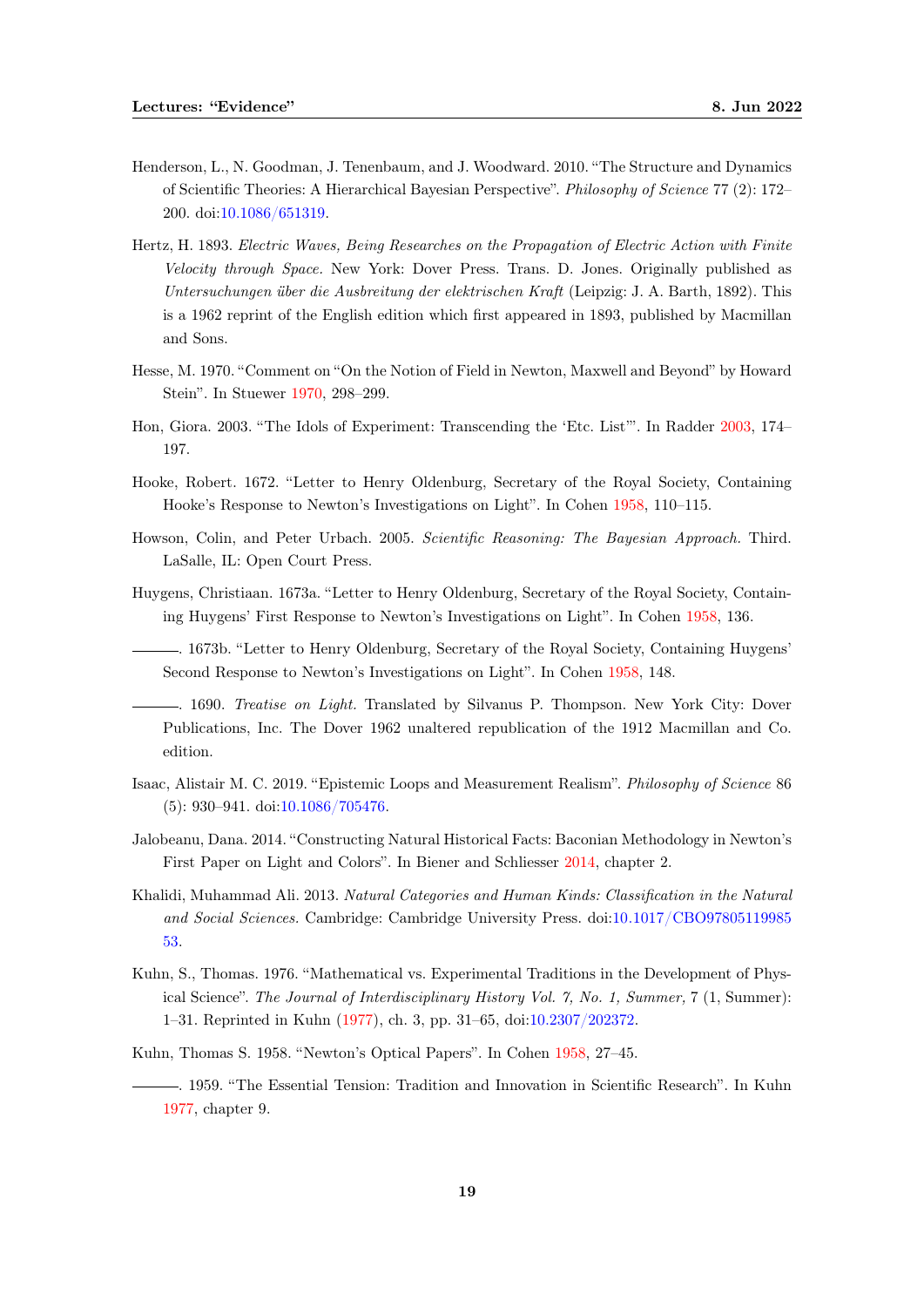- <span id="page-19-14"></span>. 1977. The Essential Tension: Selected Studies in Scientific Tradition and Change. Chicago: The University of Chicago Press.
- <span id="page-19-3"></span>-. 1996. The Structure of Scientific Revolutions. Third edition. Chicago: University of Chicago Press. The first edition was published in 1962.
- Kyburg, Henry. 1983. "The Deductive Model: Does It Have Instances?" In Earman [1983,](#page-16-17) 299–312.
- <span id="page-19-10"></span>Lakatos, Imre. 1980. "Falsification and the Methodology of Scientific Research Programmes". Chapter 1 in Methodology of Scientific Research Programmes: Philosophical Papers, edited by J. Worrall and G. Currie., 1:8–101. Cambridge: Cambridge University Press.
- <span id="page-19-8"></span>LaPorte, Joseph. 2003. Natural Kinds and Conceptual Change. Cambridge Studies in Philosophy and Biology. Cambridge: Cambridge University Press. doi[:10.1017/CBO9780511527319.](https://doi.org/10.1017/CBO9780511527319)
- <span id="page-19-11"></span>Laudan, L. 1977. Progress and Its Problems: Towards a Theory of Scientific Growth. Berkeley: University of California Press.
- <span id="page-19-4"></span>Leonelli, Sabina. 2009. "On the Locality of Data and Claims about Phenomena". Philosophy of Science 76 (5): 737-749. doi[:10.1086/605804.](https://doi.org/10.1086/605804)
- <span id="page-19-5"></span>. 2015. "What Counts as Scientific Data? A Relational Framework". Philosophy of Science 82 (5): 810–821. doi[:10.1086/684083.](https://doi.org/10.1086/684083)
- <span id="page-19-0"></span>Levi, Isaac. 1980. The Enterprise of Knowledge: An Essay on Knowledge, Credal Probability, and Chance. Cambridge, MA: MIT Press.
- <span id="page-19-1"></span>Levi, Isac. 1991. The Fixation of Belief and Its Undoing: Changing Beliefs through Inquiry. Cambridge: Cambridge University Press. doi[:10.1017/CBO9780511663819.](https://doi.org/10.1017/CBO9780511663819)
- <span id="page-19-9"></span>Lewis, David. 1970. "How to Define Theoretical Terms". The Journal of Philosophy 67 (13): 427– 446. [http://www.jstor.org/stable/2023861.](http://www.jstor.org/stable/2023861)
- <span id="page-19-12"></span>Lipton, Peter. 2004. Inference to the Best Explanation. Second. London: Routledge.
- <span id="page-19-6"></span>Locke, John. 1931. An Essay Concerning the Understanding, Knowledge, Opinion, and Assent. Edited by Benjamin Rand. Cambridge, MA: Harvard University Press. This is often referred to as 'The Essay, Draft B' (or just 'Draft B' for short).
	- ... 1979. An Essay Concerning Human Understanding. Edited by Peter H. Nidditch. Clarendon Edition of the Works of John Locke. Oxford: Oxford University Press.
- <span id="page-19-7"></span><span id="page-19-2"></span>Longino, Helen E. 1990. Science as Social Knowledge: Values and Objectivity in Scientific Inquiry. Princeton: Princeton University Press.
- <span id="page-19-13"></span>Maxwell, James Clerk. 1864. "A Dynamical Theory of the Electromagnetic Field". In The Scientific Papers of J. C. Maxwell, edited by W. D. Niven, volume 1, 526–597. Cambridge: University of Cambridge Press. Originally published in three parts: Part i, read before the Royal Society on December 8, 1864, and subsequently published in the Royal Society Proceedings, III, 531– 536. Part II: Philosophical Transactions of the Royal Society, 1865, CLV, 459-512. Part III: Philosophical Magazine, 1865, xxix, 152–157.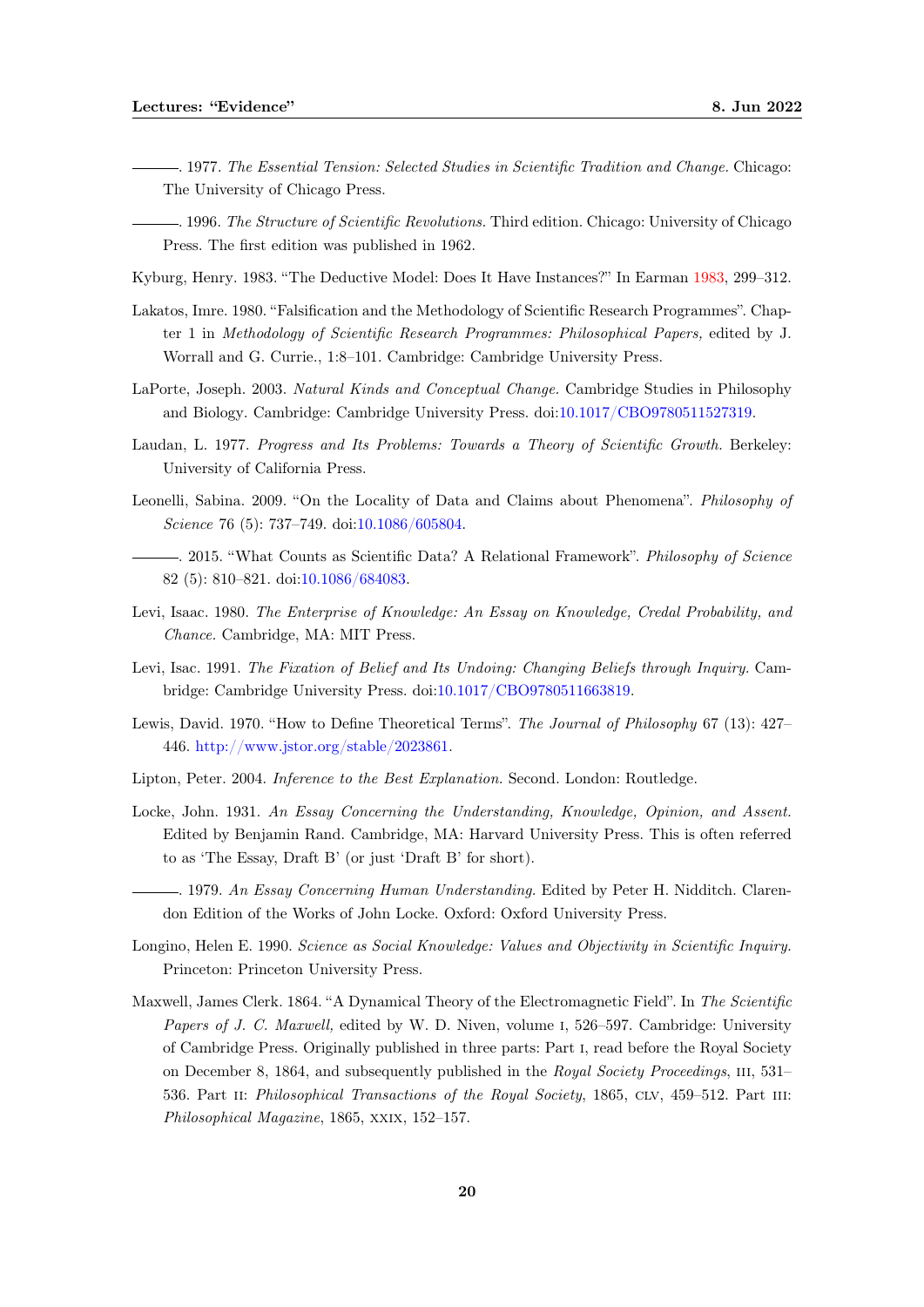- <span id="page-20-8"></span>... 1867. "On the Dynamical Theory of Gases". Reprinted in The Scientific Papers of J. C. Maxwell (2 volumes printed as one), Volume ii, W. Niven (Ed.). New York: Dover Publications, Inc., 1965, pp. 26–78. Philosophical Transactions of the Royal Society (London) 157:49–88.
- <span id="page-20-0"></span>Mayo, Deborah. 1996. Error and the Growth of Experimental Knowledge. Chicago: University of Chicago Press.
- Morrison, Margaret. 1990. "Theory, Intervention and Realism". Synthese 82 (1, January): 1–22. doi[:10.1007/BF00413667.](https://doi.org/10.1007/BF00413667)
- <span id="page-20-10"></span><span id="page-20-9"></span>Nersessian, Nancy J. 1984. Faraday to Einstein: Constructing Meaning in Scientific Theories. Dordrecht: Martinus Nijhoff/Kluwer Academic.
	- . 2002. "Maxwell and the "Method of Physical Analogy": Model-Based Reasoning, Generic Abstraction and Conceptual Change". In Reading Natural Philosophy: Essays in the History and Philosophy of Science and Mathematics, edited by David Malament, 129–167. Chicago: Open Court Press. Essays presented to Howard Stein in honor of his 70th birthday, delivered at a conference in Stein's honor at the University of Chicago, May, 1999.
		- -. 2008. Creating Scientific Concepts. Cambridge, MA: MIT Press.
- <span id="page-20-12"></span><span id="page-20-11"></span>Neta, Ram. 2008. "What Evidence Do You Have?" The British Journal for the Philosophy of Science 59 (1): 89–119. doi[:10.1093/bjps/axn003.](https://doi.org/10.1093/bjps/axn003)
- <span id="page-20-3"></span><span id="page-20-1"></span>Newton, Isaac. 1672a. "Letter of April 13, 1672, to Henry Oldenburg, Secretary of the Royal Society, Containing Newton's Response to Pardies' First Criticism of Newton's Doctrine of Light". In Cohen [1958,](#page-15-10) 90–92.
	- . 1672b. "Letter of February 6, 1671/72, to Henry Oldenburg, Secretary of the Royal Society, Outlining Newton's Researches on Light and Color". In Cohen [1958,](#page-15-10) 47–59.
	- . 1672c. "Letter to Henry Oldenburg, Secretary of the Royal Society, Containing Newton's Response (in Latin) to Pardies' Second Criticism of Newton's Doctrine of Light". In Cohen [1958,](#page-15-10) 99–103.
- <span id="page-20-5"></span><span id="page-20-2"></span>. 1672d. "Letter to Henry Oldenburg, Secretary of the Royal Society, Containing Newton's Response to Hooke's Criticism of Newton's Doctrine of Light". In Cohen [1958,](#page-15-10) 116–135.
- <span id="page-20-4"></span>. 1672e. "Letter to Henry Oldenburg, Secretary of the Royal Society, Containing Newton's Response to Pardies' Second Criticism of Newton's Doctrine of Light". In Cohen [1958,](#page-15-10) 106– 109.
- <span id="page-20-6"></span>. 1673a. "Letter of April 3, 1673, to Henry Oldenburg, Secretary of the Royal Society, Containing Newton's Response to Huygens' First Criticism of Newton's Doctrine of Light". In Cohen [1958,](#page-15-10) 143–146.
- <span id="page-20-7"></span>. 1673b. "Letter to Henry Oldenburg, Secretary of the Royal Society, Containing Newton's Response to Huygens' Second Criticism of Newton's Doctrine of Light". In Cohen [1958,](#page-15-10) 137– 142.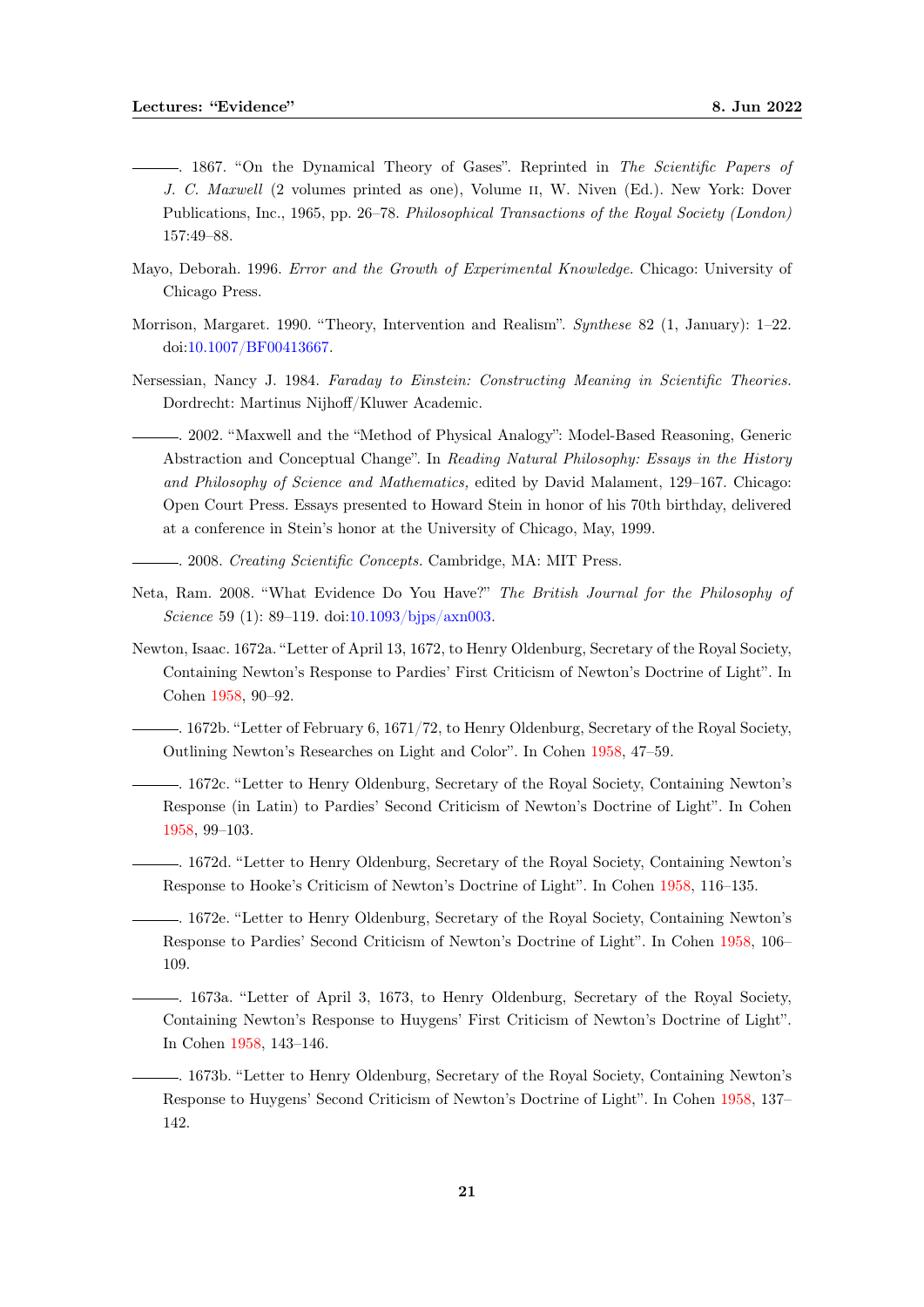- <span id="page-21-7"></span>. 1726. Philosophiæ Naturalis Principia Mathematica. Third. Volume ii. Berkeley, CA: University of California Press. The translation by A. Motte of the third edition (1726), originally produced in 1729, revised by F. Cajori and published in 1934. The first edition of the Principia was published in 1686, the second in 1713.
- . 1726[1999]. The Principia: Mathematical Principles of Natural Philosophy. Translated by I. Cohen and A. Whitman. Berkeley, CA: University of California Press. Translation of Philosophiæ Naturalis Principia Mathematica, based on the Third Edition text of 1726.
- <span id="page-21-8"></span>Newton, Isaac. 1730. Opticks: Or, A Treatise of the Reflections, Refractions, Inflections and Colours of Light. Fourth. New York: Dover Publications, Inc. A 1952 reprint of the 1931 volume of G. Bell & Sons, Ltd., based on the fourth edition of William Innys, London, 1730. An online version, stable URL: [http://www.gutenberg.org/files/33504/33504-h/33504-h.htm.](http://www.gutenberg.org/files/33504/33504-h/33504-h.htm)
- <span id="page-21-12"></span><span id="page-21-11"></span>... 1959. The Correspondence of Isaac Newton: 1661–1675. Edited by H. W. Turnbull. Volume 1. Cambridge: Cambridge University Press.
	- . 1999. The Principia: Mathematical Principles of Natural Philosophy. Translation of Philosophiæ Naturalis Principia Mathematica by I. Cohen and A. Whitman, based on the Third Edition text of 1726. Berkeley, CA: University of California Press.
- <span id="page-21-0"></span>Neyman, Jerzy. 1956. "Note on an Article by Sir Ronald Fisher". Journal of The Royal Statistical Society: Series B (Methodological) 18 (2): 288-294. doi[:10.1111/j.2517-6161.1956.tb00236.x.](https://doi.org/10.1111/j.2517-6161.1956.tb00236.x)
- <span id="page-21-13"></span>Norton, J. 2005. "A Little Survey on Induction". In Achinstein [2005,](#page-14-13) 9–34.
- <span id="page-21-10"></span><span id="page-21-9"></span>Pardies, I. 1672a. "Letter of April 9, 1672, to Henry Oldenburg, Secretary of the Royal Society, Containing Pardies' First Response to Newton's Investigations on Light". In Cohen [1958,](#page-15-10) 86– 89.
	- . 1672b. "Letter of May 21, 1672, to Henry Oldenburg, Secretary of the Royal Society, Containing Pardies' Second Response to Newton's Investigations on Light". In Cohen [1958,](#page-15-10) 104–106.
- <span id="page-21-6"></span>Park, David. 1999. The Fire Within the Eye: A Historical Essay on the Nature and Meaning of Light. Princeton: Princeton University Press.
- <span id="page-21-14"></span>Patton, Lydia. 2020. "Expanding Theory Testing in General Relativity: LIGO and Parametrized Theories". Studies in History and Philosophy of Modern Physics 69:142–153. doi[:10.1016/j.](https://doi.org/10.1016/j.shpsb.2020.01.001) [shpsb.2020.01.001.](https://doi.org/10.1016/j.shpsb.2020.01.001)
- <span id="page-21-1"></span>Pearson, E. S. 1955. "Statistical Concepts in Their Relation to Reality". Journal of The Royal Statistical Society: Series B (Methodological) 17 (2): 204–207. doi[:10.1111/j.2517-6161.1955.](https://doi.org/10.1111/j.2517-6161.1955.tb00194.x) [tb00194.x.](https://doi.org/10.1111/j.2517-6161.1955.tb00194.x)
- <span id="page-21-2"></span>Peirce, Charles Sanders. 1877. "The Fixation of Belief". In Peirce [1992a,](#page-22-16) chapter 7.
- <span id="page-21-5"></span>. 1878a. "Deduction, Induction, and Hypothesis". In Peirce [1992a,](#page-22-16) chapter 12.
- <span id="page-21-3"></span>. 1878b. "How to Make Our Ideas Clear". In Peirce [1992a,](#page-22-16) chapter 8.
- <span id="page-21-4"></span>. 1878c. "The Doctrine of Chances". In Peirce [1992a,](#page-22-16) chapter 9.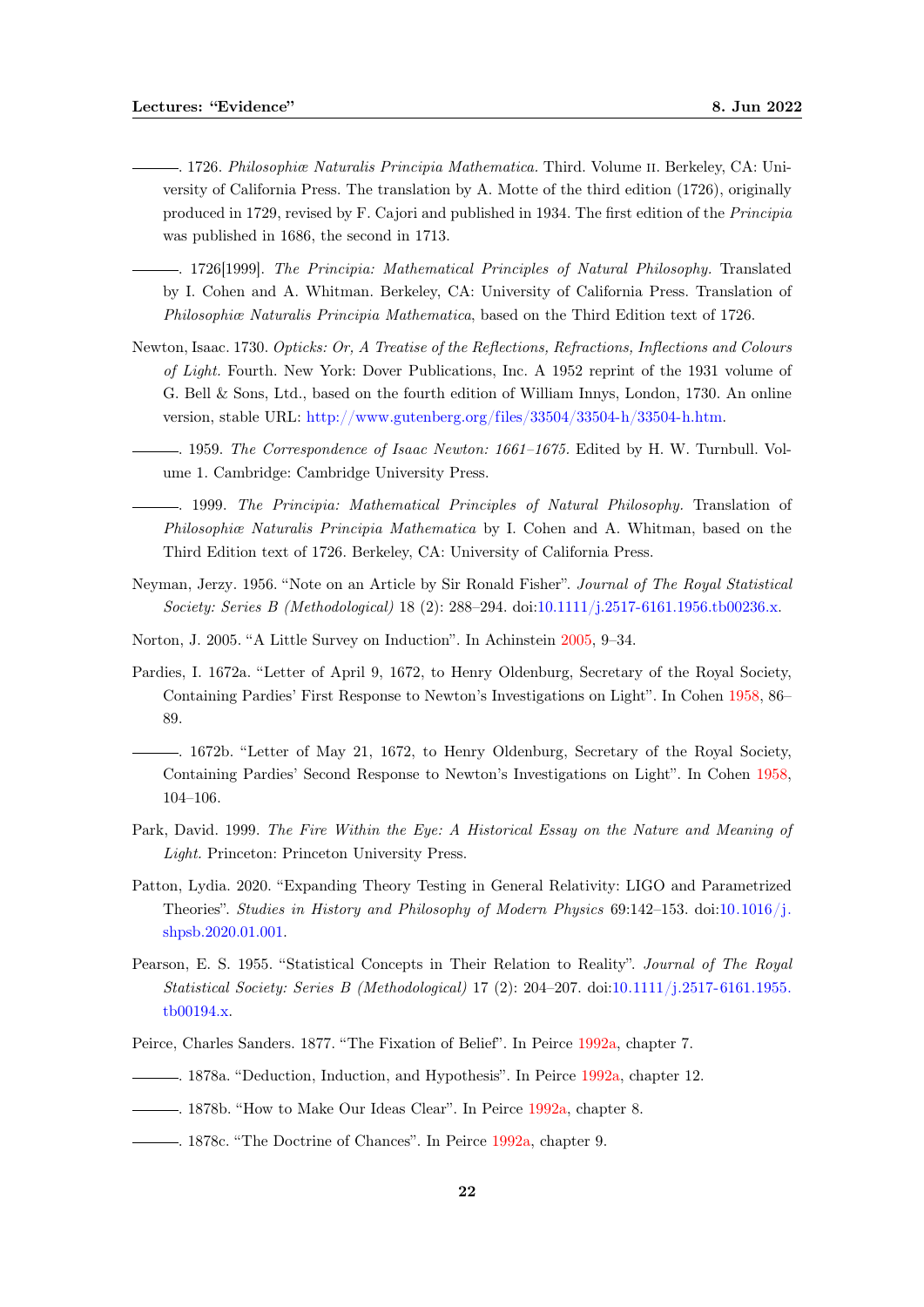- <span id="page-22-0"></span>. 1878d. "The Probability of Induction". In Peirce [1992a,](#page-22-16) chapter 10.
- <span id="page-22-1"></span>. 1903. "The Nature of Meaning". In Peirce [1992b,](#page-22-17) chapter 15.
- <span id="page-22-2"></span>. 1905. "What Pragmatism Is". In Peirce [1992b,](#page-22-17) chapter 24.
- <span id="page-22-16"></span>. 1992a. The Essential Peirce: Selected Philosophical Writings. Edited by N. Houser and C. Kloesel. Volume 1 (1867–1893). Bloomington, IN: Indiana University Press.
- <span id="page-22-17"></span>Peirce, Charles Sanders. 1992b. The Essential Peirce: Selected Philosophical Writings, edited by The Peirce Edition Project, volume 2 (1893–1913). Bloomington, IN: Indiana University Press.
- <span id="page-22-13"></span>Perrin, Jean. 1910. Brownian Movement and Molecular Reality. London: Taylor & Francis. Translated by F. Soddy from the Annales de Chimie et de Physique, 8me Series, September, 1909.
- <span id="page-22-3"></span>Popper, K. 1959. The Logic of Scientific Discovery. London: Hutchinson & Co.
- <span id="page-22-12"></span>Quine, Willard Van Orman. 1951. "On Carnap's Views on Ontology". Philosophical Studies 2 (5): 65–72. doi[:10.1007/BF02199422.](https://doi.org/10.1007/BF02199422)
- <span id="page-22-4"></span>. 1969a. "Epistemology Naturalized". In Quine [1969c,](#page-22-18) chapter 3.
- <span id="page-22-7"></span>. 1969b. "Natural Kinds". In Quine [1969c,](#page-22-18) chapter 5.
- <span id="page-22-18"></span>. 1969c. Ontological Relativity and Other Essays. John Dewey Essays in Philosophy 1. New York: Columbia University Press.
- <span id="page-22-11"></span>. 1980. "Two Dogmas of Empiricism". Chapter II in From a Logical Point of View: Nine Logico-Philosophical Essays, 2nd, revised, 20–46. Cambridge, MA: Harvard University Press. Emended version of the article originally published in the Philosophical Review, 1951, 60(1, January):20–43.
- <span id="page-22-15"></span>Radder, Hans, editor. 2003. The Philosophy Of Scientific Experimentation. Pittsburgh: University of Pittsburgh Press.
- <span id="page-22-10"></span>Romeijn, Jan-Willem. 2013. "Abducted by Bayesians?" Journal of Applied Logic 11 (4): 430–439. Part of special issue "Combining Probability and Logic: Papers from Progic 2011", ed. J. Helzner, doi[:10.1016/j.jal.2012.09.003.](https://doi.org/10.1016/j.jal.2012.09.003)
- <span id="page-22-5"></span>Roush, Sherrilyn. 2006. Tracking Truth: Knowledge, Evidence and Science. Oxford: Oxford University Press. doi[:10.1093/0199274738.001.0001.](https://doi.org/10.1093/0199274738.001.0001)
- <span id="page-22-6"></span>Sabra, A. I. 1967. Theories of Light from Descartes to Newton. London: Oldbourne Press.
- <span id="page-22-8"></span>Schaffer, Simon. 1989. "Glass Works: Newton's Prisms and the Uses of Experiment". Chapter 2 in The Uses of Experiment: Studies in the Natural Sciences, edited by David Gooding, Trevor Pinch, and Simon Schaffer, 67–104. Cambridge: Cambridge University Press.
- <span id="page-22-14"></span>Shapere, D. 1982. "The Concept of Observation in Science and Philosophy". Philosophy of Science 49 (4): 485–525. doi[:10.1086/289075.](https://doi.org/10.1086/289075)
- <span id="page-22-9"></span>Shapiro, A. 1980. "The Evolving Structure of Newton's Theory of White Light and Color". Isis 71 (2): 211–235. doi[:10.1086/352461.](https://doi.org/10.1086/352461)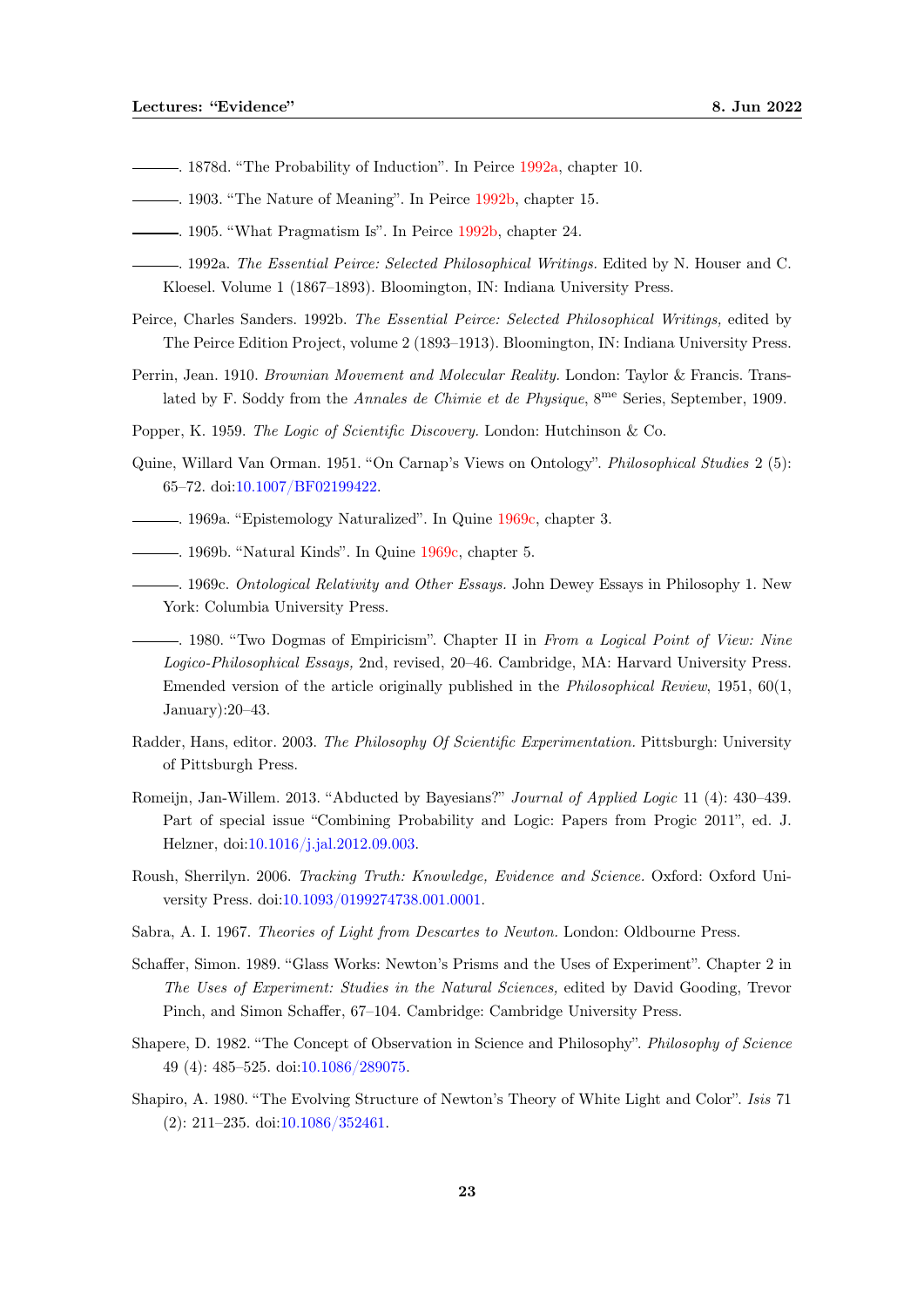<span id="page-23-7"></span>. 2004. "Newton's Optics and Atomism". In Cohen and Smith [2004,](#page-15-14) chapter 7.

- <span id="page-23-6"></span>Shapiro, Alan. 1996. "The Gradual Acceptance of Newton's Theory of Light and Color". Perspectives in Science 4:59–140.
- <span id="page-23-8"></span>Smith, George E. 2014. "Closing the Loop: Testing Newtonian Gravity Then and Now". In Biener and Schliesser [2014,](#page-14-15) chapter 10.
- <span id="page-23-0"></span>Smith, George E., and Raghav Seth. 2020. Brownian Motion and Molecular Reality: A Study in Theory-Mediated Measurement. Oxford Studies in Philosophy of Science. Oxford: Oxford University Press. doi[:10.1093/oso/9780190098025.001.0001.](https://doi.org/10.1093/oso/9780190098025.001.0001)
- <span id="page-23-14"></span>Sprenger, Jan, and Stephan Hartmann. 2019. Bayesian Philosophy of Science. Oxford: Oxford University Press. doi[:10.1093/oso/9780199672110.001.0001.](https://doi.org/10.1093/oso/9780199672110.001.0001)
- <span id="page-23-12"></span>Stanford, P. 2006. Exceeding Our Grasp: Science, History, and the Problem of Unconceived Alternatives. Oxford: Oxford University Press. doi[:10.1093/0195174089.001.0001.](https://doi.org/10.1093/0195174089.001.0001)
- <span id="page-23-13"></span>Stein, Howard. 1970a. "On the Notion of Field in Newton, Maxwell and Beyond". In Stuewer [1970,](#page-24-14) 264–287.
- . 1970b. "Replies to Comments by G. Buchdahl and M. Hesse on "On the Notion of Field in Newton, Maxwell and Beyond"". In Stuewer [1970,](#page-24-14) 299–310.
- <span id="page-23-9"></span>. 1990. ""From the Phænomena of Motions to the Forces of Nature": Hypothesis or Deduction?" PSA: Proceedings of the Biennial Meeting of the Philosophy of Science Association 2:209–222. Stable URL: <www.jstor.org/stable/193069>.
- <span id="page-23-11"></span> $\ldots$ . 1992. "Was Carnap Entirely Wrong, After All?" Synthese 93:275–295. doi[:10.1007/BF008](https://doi.org/10.1007/BF00869429) [69429.](https://doi.org/10.1007/BF00869429)
- <span id="page-23-10"></span><span id="page-23-2"></span>. 1993. "On Philosophy and Natural Philosophy in the Seventeenth Century". Midwest Stud-ies in Philosophy XVIII (1): 177-201. doi[:10.1111/j.1475-4975.1993.tb00264.x.](https://doi.org/10.1111/j.1475-4975.1993.tb00264.x)
	- . 1994. "Some Reflections on the Structure of Our Knowledge in Physics". In Logic, Metholodogy and Philosophy of Science, edited by D. Prawitz, B. Skyrms, and D. Westerståhl, 633–655. Proceedings of the Ninth International Congress of Logic, Methodology and Philosophy of Science. New York: Elsevier Science B.V.
- <span id="page-23-3"></span><span id="page-23-1"></span>. 2004a. "Newton's Metaphysics". In Cohen and Smith [2004,](#page-15-14) chapter 8.
	- . 2004b. "The Enterprise of Understanding and the Enterprise of Knowledge—For Isaac Levi's Seventieth Birthday". Synthese 140 (1–2): 135–176. doi[:10.1023/B:SYNT.0000029946.](https://doi.org/10.1023/B:SYNT.0000029946.38831.c9) [38831.c9.](https://doi.org/10.1023/B:SYNT.0000029946.38831.c9)
- <span id="page-23-4"></span>. unpublished(a). "Nevvtonus ab quibusdam næibus vindicatus". Unpublished manuscript. Available at  $\langle \text{http://strangebeautiful.com/other-minds.html}\rangle$  $\langle \text{http://strangebeautiful.com/other-minds.html}\rangle$  $\langle \text{http://strangebeautiful.com/other-minds.html}\rangle$ .
- <span id="page-23-5"></span>. unpublished(b). "Newton: Philosophy of Inquiry and Metaphysics of Nature". Unpublished manuscript. Available at <<http://strangebeautiful.com/other-minds.html>>.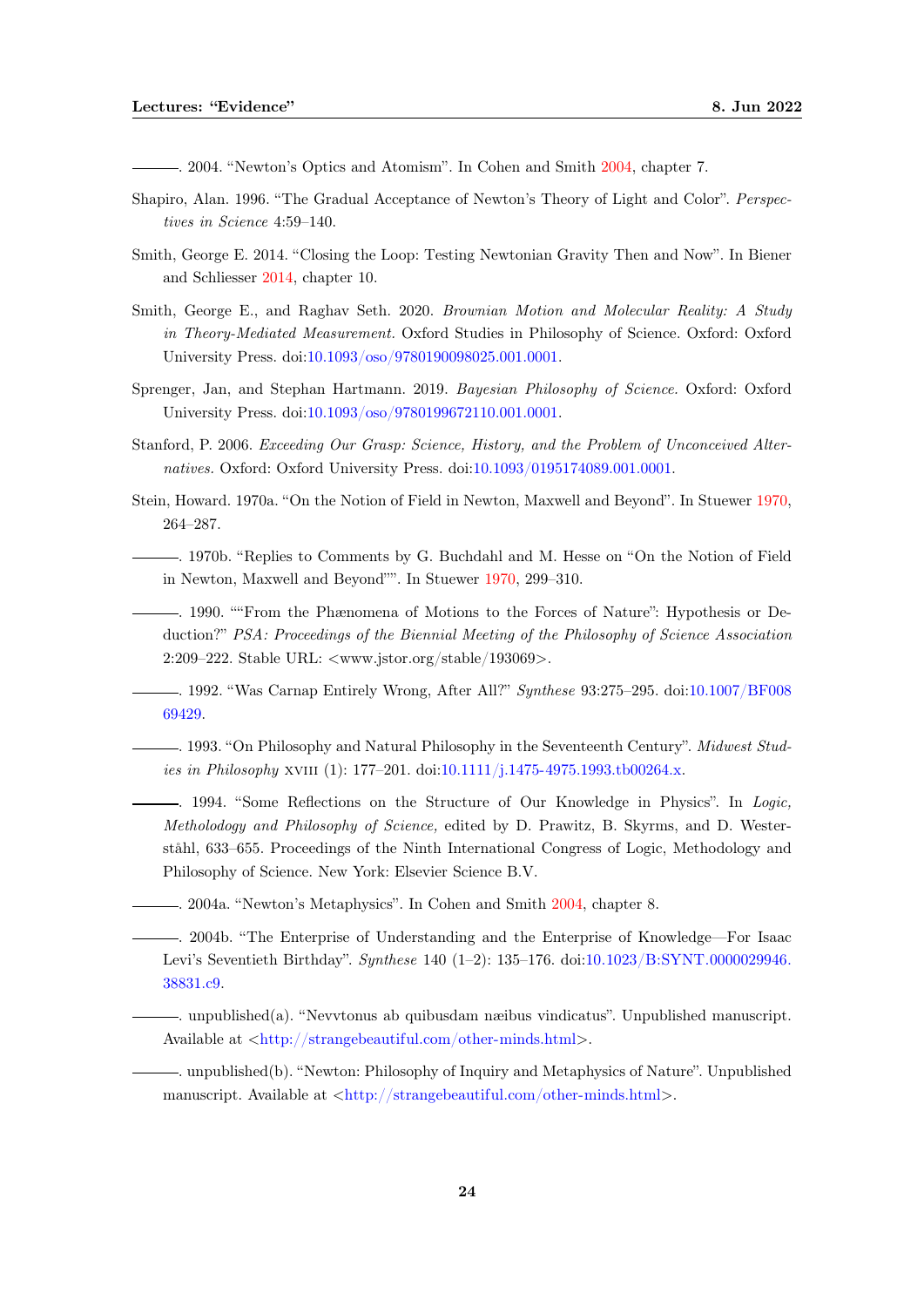- <span id="page-24-9"></span>. unpublished(c). "On Metaphysics and Method in Newton". Unpublished manuscript. Available at  $\langle$ <http://strangebeautiful.com/other-minds.html>>.
- <span id="page-24-4"></span> $-$ , unpublished(d). "On Metaphysics and Method in Newton". Available at  $\langle \text{http://strange} \rangle$  $\langle \text{http://strange} \rangle$  $\langle \text{http://strange} \rangle$ [beautiful.com/other-minds.html](http://strangebeautiful.com/other-minds.html)>.
- <span id="page-24-5"></span> $\sim$  unpublished(e). "Further Considerations on Newton's Method". Available at  $\langle \text{http://} \rangle$ [strangebeautiful.com/other-minds.html](http://strangebeautiful.com/other-minds.html)>.
- <span id="page-24-13"></span>Steinle, Friedrich. 1998. "Exploratives vs. theoriebestimmtes Experimentieren: Ampères erste Arbeiten zum Elektromagnetismus". In Experimental Essays – Versuche zum Experiment, edited by Michael Heidelberger and Friedrich Steinle, 272–297. Baden-Baden: Nomos Verlagsgesellschaft.
- <span id="page-24-14"></span>Stuewer, R., editor. 1970. Historical and Philosophical Perspectives of Science. Volume v. Minnesota Studies in the Philosophy of Science. Freely available online at  $\langle$ [https://cla.umn.](https://cla.umn.edu/mcps/publications/minnesota-studies-philosophy-science) [edu/mcps/publications/minnesota- studies-philosophy- science](https://cla.umn.edu/mcps/publications/minnesota-studies-philosophy-science)>. Minneapolis: University of Minnesota Press.
- <span id="page-24-6"></span><span id="page-24-1"></span>Suppes, Patrick. 1969. "Models of Data". Chapter 2 in Studies in the Methodology and Foundations of Science: Selected Papers from 1951 to 1969, 24–35. Dordrecht: D. Reidel Publishing Co.
	- -. 1974. "The Structure of Theories and the Analysis of Data". In The Structure of Scientific Theories, edited by Frederick Suppe, 266–307. Chicago: University of Illinois Press.
- <span id="page-24-3"></span><span id="page-24-2"></span>Tal, Eran. 2013. "Old and New Problems in Philosophy of Measurement". Philosophy Compass 8 (12): 1159–1173. doi[:10.1111/phc3.12089.](https://doi.org/10.1111/phc3.12089)
	- . 2016. "How Does Measuring Generate Evidence? The Problem of Observational Grounding". Journal of Physics: Conference Series 772:012001. doi[:10.1088/1742-6596/772/1/012001.](https://doi.org/10.1088/1742-6596/772/1/012001)
- <span id="page-24-7"></span>. 2017. "A Model-Based Epistemology of Measurement". Chapter 17 in Reasoning in Measurement, edited by Nicola Mößner and Alfred Nordmann, 233–253. History and Philosophy of Technoscience 9. London: Routledge.
- <span id="page-24-8"></span>... 2019. "Individuating Quantities". *Philosophical Studies, volume 176,* 176:853–878. doi[:10.](https://doi.org/10.1007/s11098-018-1216-2) [1007/s11098-018-1216-2.](https://doi.org/10.1007/s11098-018-1216-2)
- <span id="page-24-12"></span>The˘sić, M., B. Eva, and S. Hartmann. 2017. "Confirmation by Explanation: A Bayesian Justification of IBE". Unpublished manuscript. Preprint: <<http://philsci-archive.pitt.edu/13328/>>.
- <span id="page-24-10"></span>Thorne, K., and C. Will. February 1971. "Theoretical Frameworks for Testing Relativistic Gravity. i. Foundations". The Astrophysical Journal 163 (): 595–610. doi[:10.1086/150803.](https://doi.org/10.1086/150803)
- <span id="page-24-11"></span>Will, Clifford. 1993. Theory and Experiment in Gravitational Physics. Revised. Cambridge: Cambridge University Press. The first edition was published in 1981.
- <span id="page-24-0"></span>Williamson, Timothy. 2000. Knowledge and Its Limits. Oxford: Oxford University Press. doi[:10.](https://doi.org/10.1093/019925656X.001.0001) [1093/019925656X.001.0001.](https://doi.org/10.1093/019925656X.001.0001)